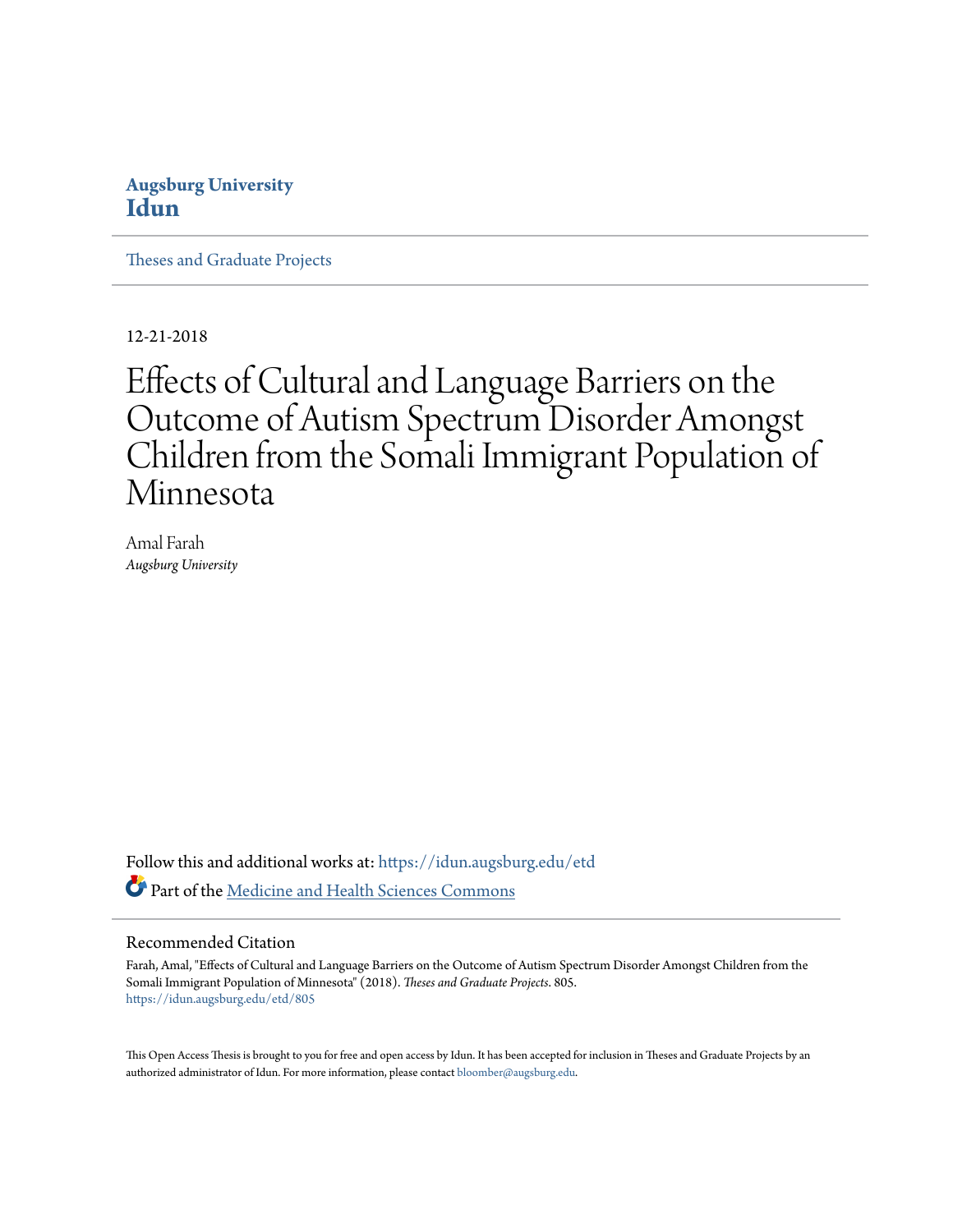A Literature Review Analysis: Effects of Cultural and Language Barriers on the Outcome of Autism Spectrum Disorder Amongst Children from the Somali Immigrant Population of Minnesota

By: Amal Farah

Faculty Advisor: Doug Brock

Paper Submitted in Partial Fulfillment Of the Requirements for the Degree Of Master of Science Physician Assistant Studies Augsburg University 12/21/2018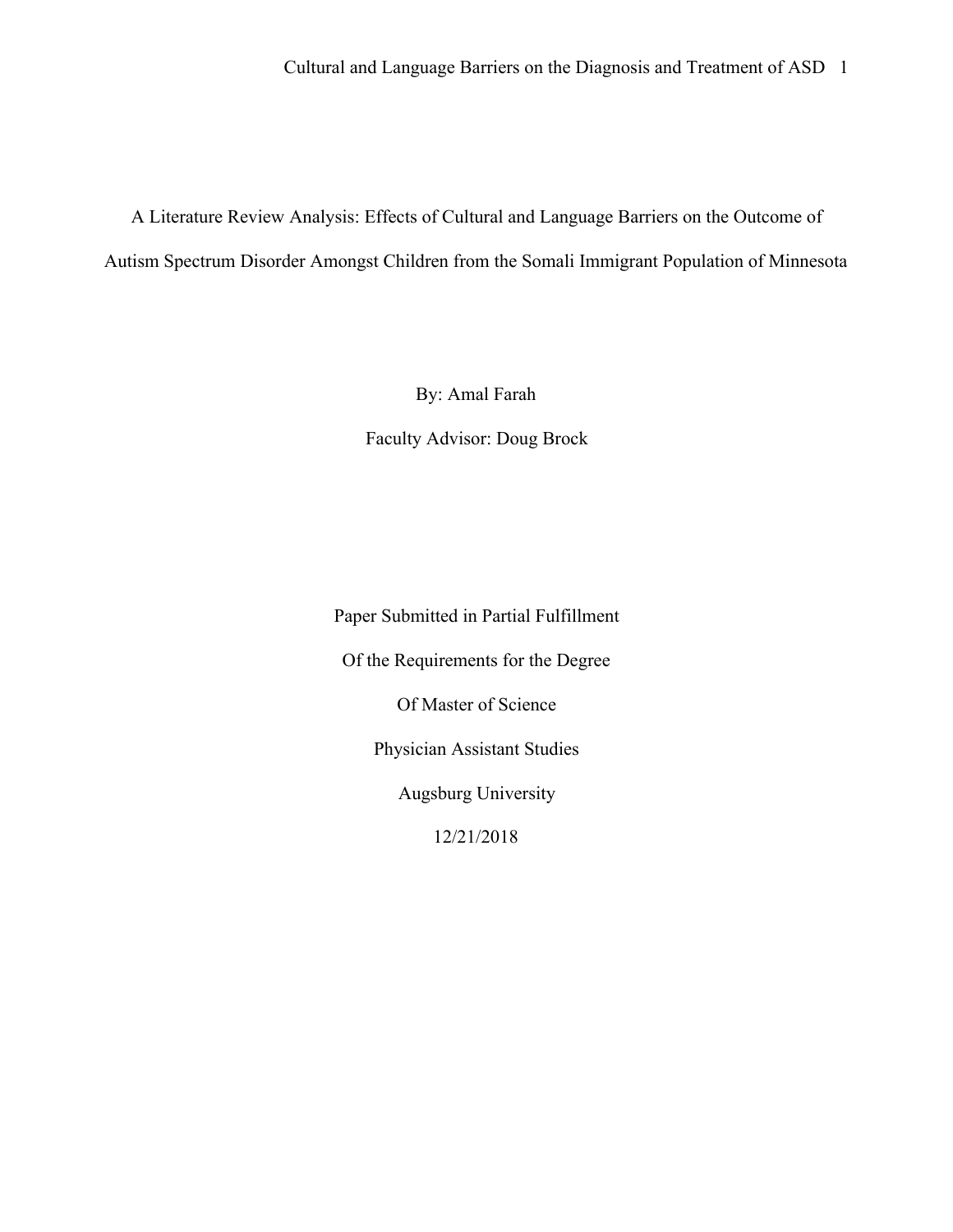## **Table of Contents**

| Abstract                                                                           | 3                       |
|------------------------------------------------------------------------------------|-------------------------|
| <b>Introduction</b>                                                                | $\overline{\mathbf{4}}$ |
| A summarized history of Somali immigration:                                        | $\overline{4}$          |
| Somali refugees choose Minnesota as their new home                                 | 5                       |
| Autism spectrum disorder (ASD) signs and symptoms:                                 | 6                       |
| Autism spectrum disorder (ASD) diagnosis:                                          | $\tau$                  |
| Autism spectrum disorder (ASD) epidemiology, risk factors, and causes:             | $\tau$                  |
| Autism spectrum disorder (ASD) therapeutic management:                             | 8                       |
| The socio-economic impact of ASD:                                                  | 8                       |
| <b>Methods</b>                                                                     | 9                       |
| <b>Background</b>                                                                  | 10                      |
| A Snapshot of ASD in Minnesota:                                                    | 10                      |
| Somali children with ASD have increased rate of co-occurring ID:                   | 11                      |
| The late diagnosis of ASD in Somali children:                                      | 12                      |
| The perception of mental illness and cultural acceptance:                          | 13                      |
| Autism is a new concept in the Somali community:                                   | 13                      |
| Autism is culturally not accepted and poorly understood in the Somali community:   | 14                      |
| The belief that ASD can be outgrown:                                               | 16                      |
| The impact of the Somali cultural beliefs and language barriers on diagnosing ASD: | 17                      |
| Measles Outbreak in Somali community of Minnesota:                                 | 18                      |
| <b>Discussion</b>                                                                  | 19                      |
| Strengths and limitations of reviewed articles $\&$ future recommendations:        | 22                      |
| Conclusion                                                                         | 23                      |
| <b>Appendices</b>                                                                  | 30                      |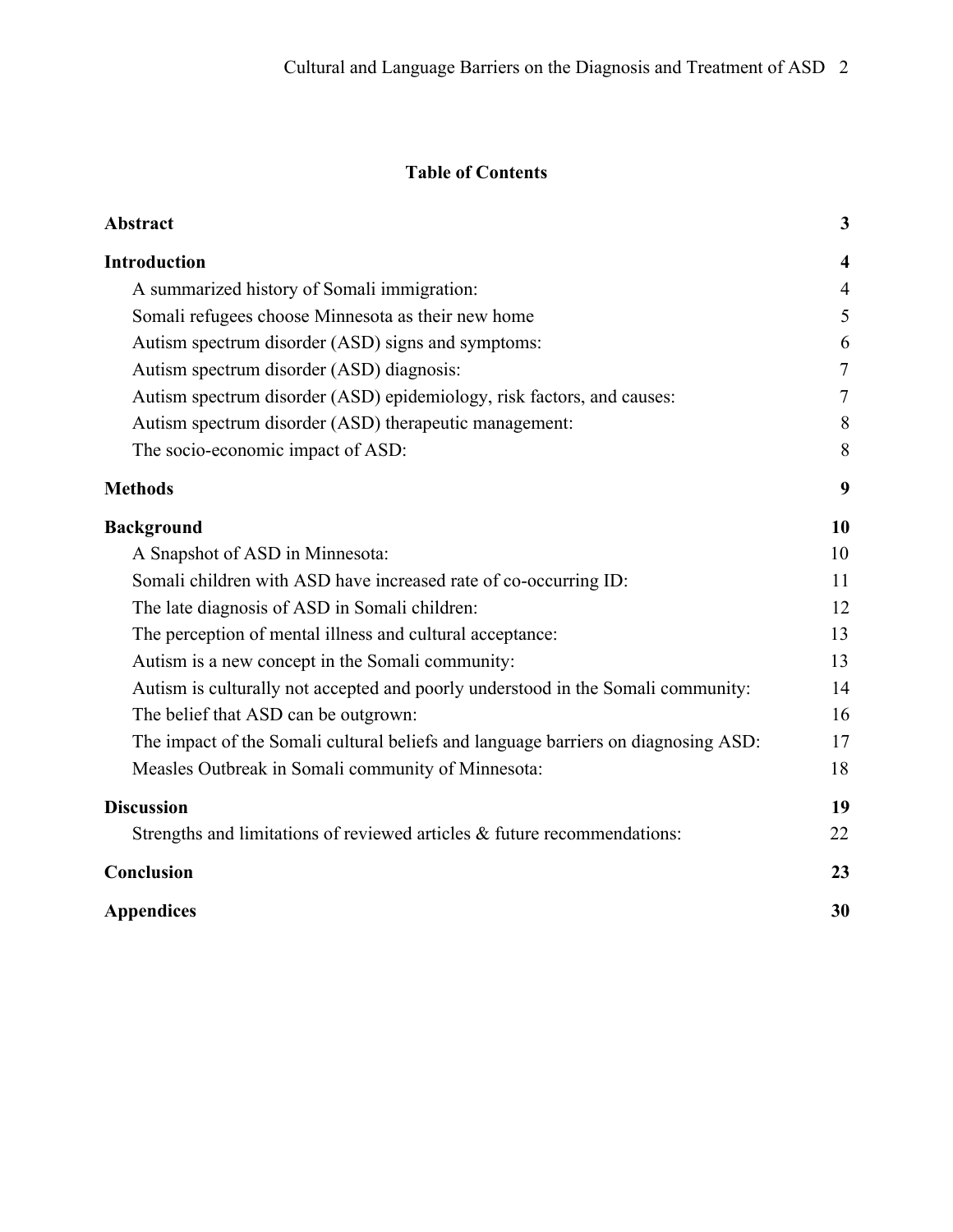#### **Abstract**

Autism Spectrum Disorder (ASD) is a devastating developmental disorder with a decline in both neurological and behavioral functions. ASD can present with delays in language development, social skills, and restricts behavioral patterns. The prevalence of ASD has been on the rise in the United States with a rate of one in 69 children. Moreover, the prevalence of ASD has been drastically increasing in the Somali community of Minnesota affecting one in 32 children. Many research studies associate the rise of ASD in the Somali community with the elements of culture, tradition, and language barriers. This research paper will explore how different cultural beliefs, perceptions, and the language barrier affects the diagnosis and treatment of ASD in the Somali community of Minneapolis, MN. The findings discussed in this research paper are compiled and extracted from peer-reviewed articles, systematic reviews, and meta-analyses published between 2010 and 2018. This research paper examines the strengths and limitations of the reviewed articles and discusses recommendations and indications for future and ongoing research.

**Keywords**: Autism Spectrum Disorder, Somali Immigrants, Language Barrier, Cultural Competency, Health Disparities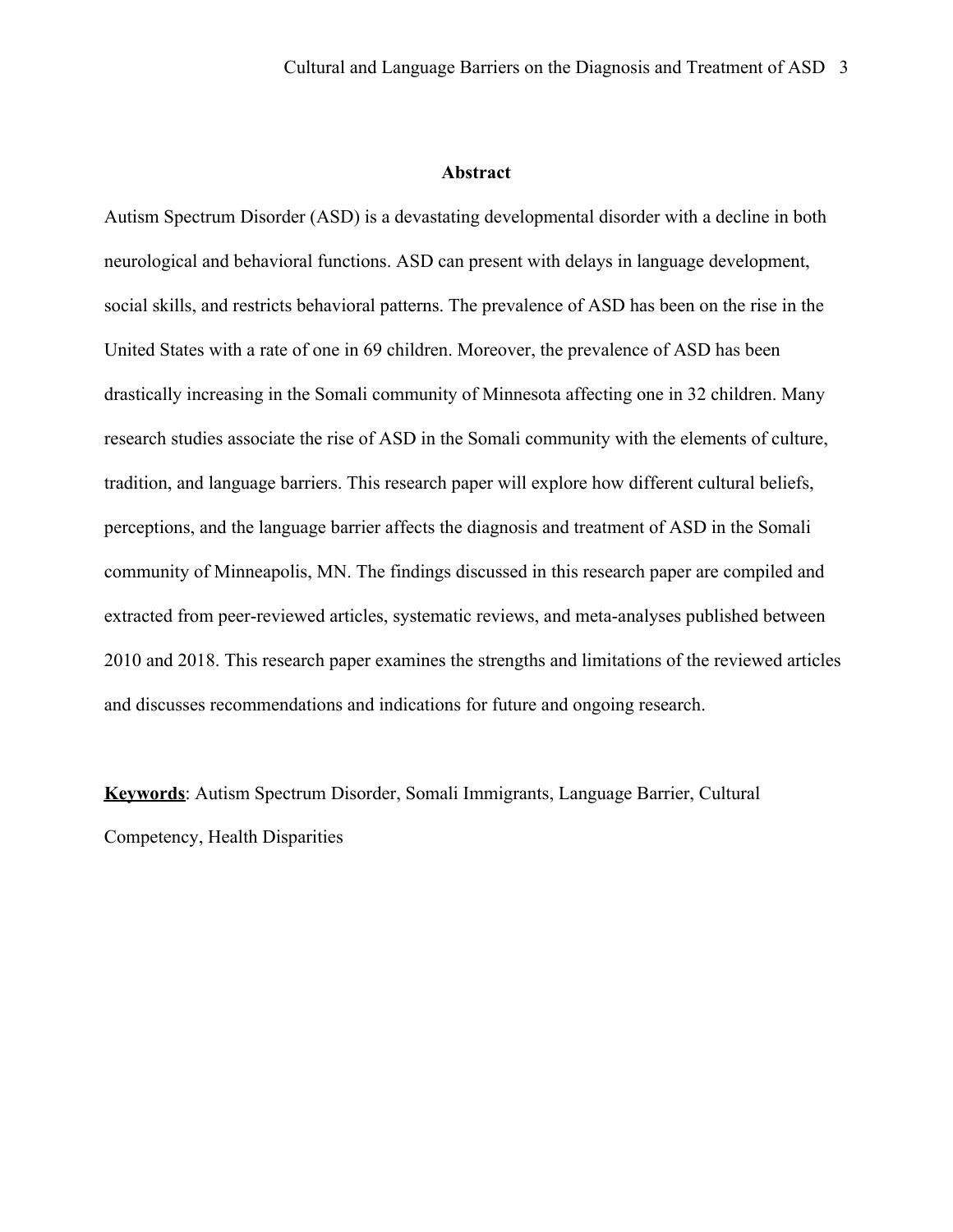#### **Introduction**

The prevalence of Autism Spectrum Disorder (ASD), a complex neurological disorder presenting with impaired social, behavioral and communication skills has been rapidly increasing in the US.<sup>1-4</sup> Minnesota has the largest population of Somali refugees making up 45% of all primary refugees in the state (figure 1).<sup>5</sup> The state of Minnesota has provided opportunities and encouragements to Somalis resettling in the US.<sup>5,6</sup> Somalis have thrived and assimilated in many ways; however, the cultural and language barriers with healthcare providers have led to an unfortunate outcome of late diagnosis and treatment of ASD in the Somali community. 7-13 The diagnosis rate for children in the Somali community is significantly higher than for their African American and Hispanic counterparts while also displaying a concerning upward trend.<sup>8,9,11-13</sup> The objective of this research is to address how the Somali culture and language barrier results in less than the optimal therapeutic outcome in children with ASD, especially to those born to mothers who lack proficiency in the English language.

#### *A summarized history of Somali immigration:*

Minnesota is home to the largest Somali community in the United States of America, estimated to be 46,693 and constituted about 0.9% of the total Minnesota population in 2016.<sup>5,6</sup> Somali refugees began immigrating to the US and other countries in 1991 after a devastating civil war occurred, resulting in political turbulence and the fall of the central government.<sup>5-7</sup> Somalia is located in Eastern Africa on a large peninsula that protrudes into the Arabian Sea known as "The Horn of Africa."<sup>5-7</sup> Somalia was considered a civilized country from the time they received their independence from Great Britain and Italy in 1960, up until the start of the civil war in 1991.<sup>5-7</sup> The power struggle between various armed rebel groups led to a widespread occurrence of rape, hunger, and killings which prompted more than 250,000 Somali citizens to flee the country.<sup>6,7</sup>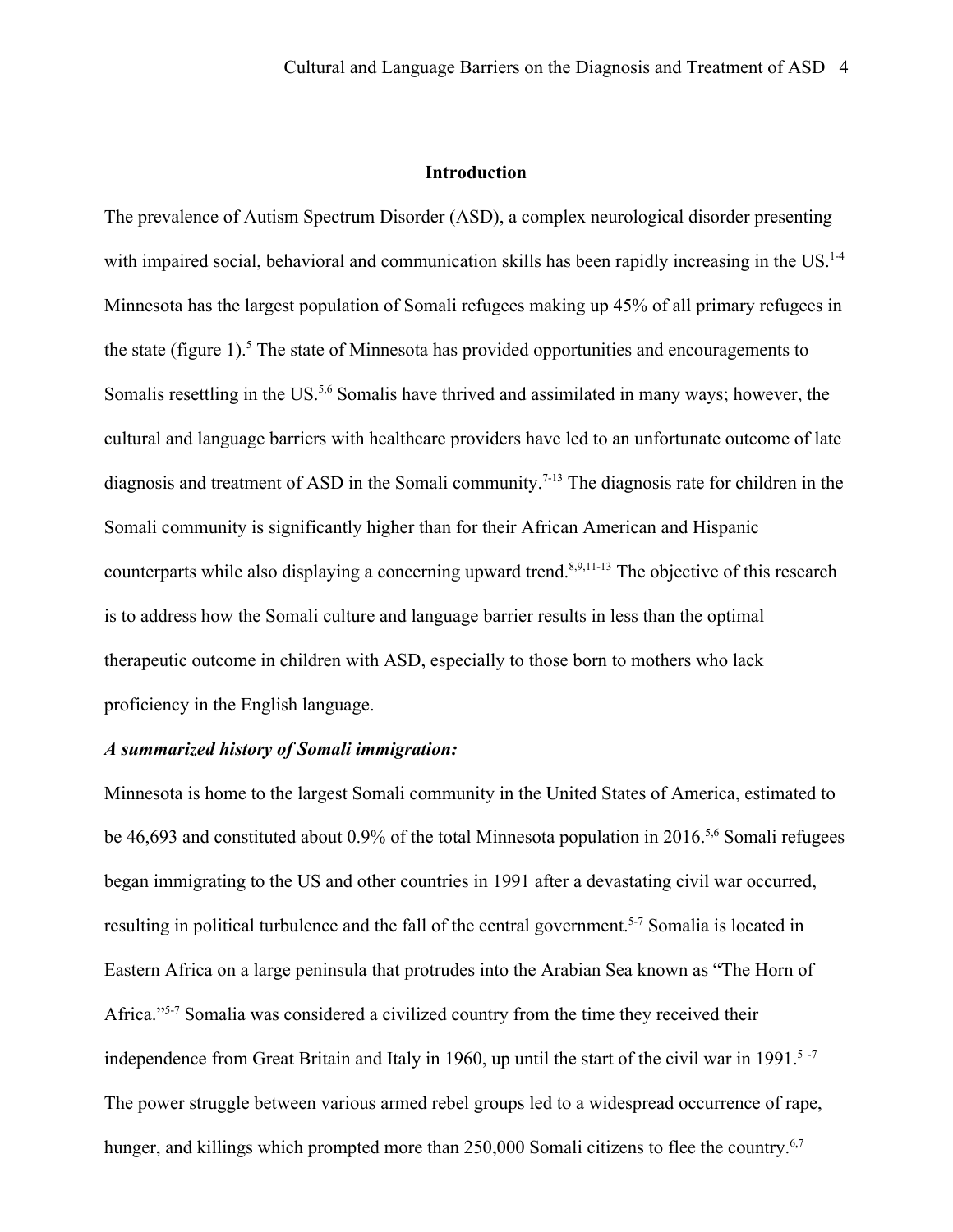Refugees often arrived in the US without their families. Once they settled, they petitioned the U.S. government for visas to bring those family members.<sup>5-7</sup> The civil war also contributed to the low literacy amongst Somali refugees by destroying the established education system.<sup>6,7</sup> According to the Center for Disease Control and Prevention (CDC), among adults who are 15 years of age and older, the male literacy rate is approximated 49.7% and the female rate is approximately 25.8%.<sup>7</sup> Acknowledging the low literacy rate is important for understanding the challenges these individuals face when navigating the American healthcare and education systems (figure  $2$ ).<sup>14</sup>

#### *Somali refugees choose Minnesota as their new home*

Minnesota's reputation for taking in refugees and helping them resettle gained wide popularity amongst Somali refugees.<sup>5,7</sup> Minnesota displayed a positive image by hosting non-profits such as homeless shelters and food banks thus making survival and adaptation easier for new immigrants. According to Chambers, in the book *Somalis in the Twin Cities and Columbus: Immigrant Incorporation in New Destinations,* "Minnesota's generous social service benefits, strong public school and university systems, employment options, and reasonable cost of living played comparatively positive roles for Somalis who settled in the state".<sup>5</sup> In addition, Minnesota's increased employment rate, and abundant charity services led to the constant arrival of new coming immigrants including Somalis, Ethiopians, and Kenyans.<sup>5-7</sup>

Despite facing the challenges that come with adapting to a new cultural setting, Somalis in Minnesota have made substantial efforts to create a positive influence.<sup>5,6</sup> Today, these residents contribute to many aspects of the economic, social, and political incorporations in the Twin Cities.<sup>5,6</sup> The Somali community of Minnesota has opened a substantial amount of businesses, religious centers such as mosques, and educational centers such as charter schools throughout the state.<sup>5,6</sup> Their political and leadership roles further show their ability to strive and assimilate to a new country; this is evident from the 2018 election, in which the first Somali American legislator,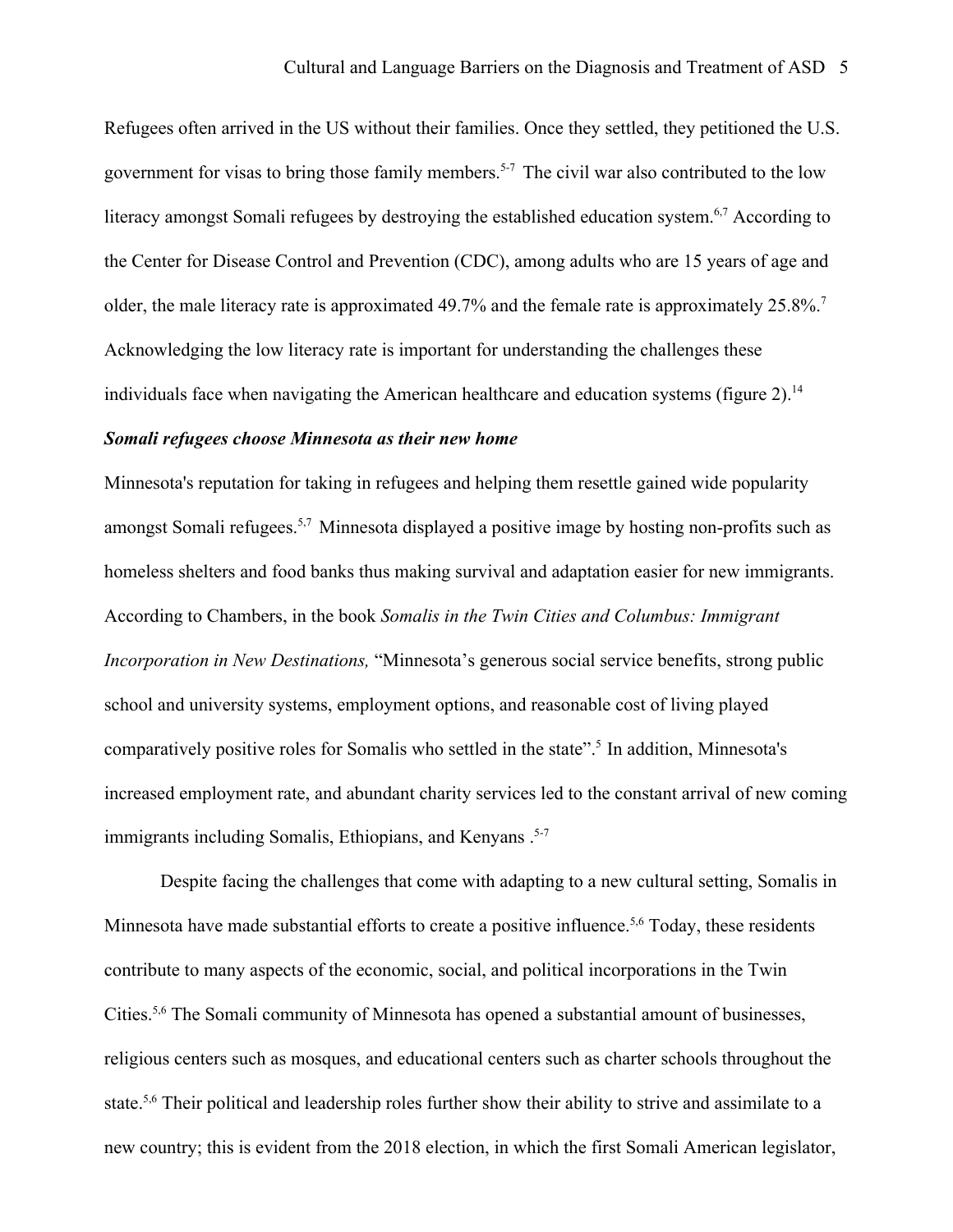Ilhan Omar, was elected to the U.S. House of Representatives.<sup>5,6</sup> However, despite these gains, issues of healthcare disparities have been identified in this population, including the disproportionate rate of autism diagnosis and the recent measles outbreak that resulted from vaccine refusal.<sup>7</sup>

#### *Autism spectrum disorder (ASD) signs and symptoms:*

Autism Spectrum Disorder (ASD), is a lifelong developmental disorder affecting neurological and behavioral functions.<sup>2,15</sup> According to the Diagnostic and Statistical Manual of Mental Disorders (DSM-5), those diagnosed with ASD typically suffer from impairments in social interactions and communication, a restricted pattern of behavior, interests, and activities, and other symptoms that hinder the one's ability to function properly in everyday life.<sup>15,16</sup> Prior to the DSM-V, ASD diagnosis were divided into two subcategories of autistic disorder: Asperger disorder, and Pervasive Developmental Disorder (PDD-NOS).<sup>16,17</sup> Combining the subcategories of autism and defining the diagnosis on a spectrum is due to the variations of severity, ranging from mild to severe, and the wide range of possible symptoms experienced by different individuals.<sup>11</sup> Parents may observe key characteristics of the disease including a lack of social or emotional exchange, lack of eye contact or socially directed smiles, and the failure to respond to the parent's voice.<sup>1,16</sup> <sup>15,16</sup> Individuals with ASD have difficulties relating to others due to social inhibiting symptoms of atypical language, repetitive behaviors, and abnormal sensory and motor processing. 1,15,16 ASD can manifest in challenging behavioral patterns such as trouble understanding other people's feelings, talking about their feelings, giving unrelated answers to questions, becoming upset by minor changes in routine (e.g., taking a different route home from usual), and having obsessive or strong interests in particular objects. Other behavioral patterns that can occur include flapping hands, rocking back and forth, spinning in circles, and reacting unusually to the way things sound, smell, taste, look or feel.<sup>1,15,16</sup> Furthermore, Autistic children often exhibit behaviors of impulsivity,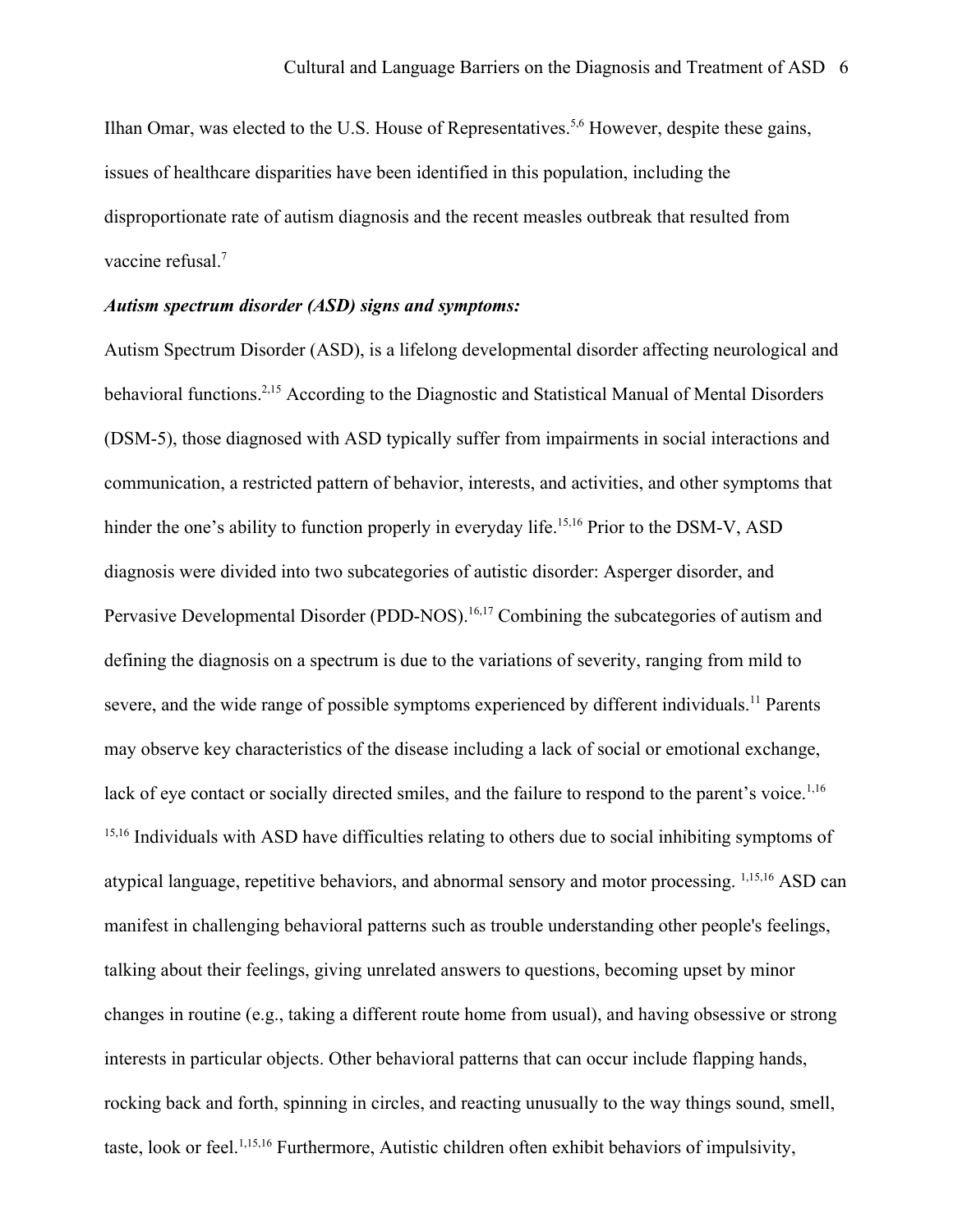hyperactivity, abnormalities in mood and affect, and heightened responses to sensory stimuli.<sup>16</sup> Impaired communication skills are often displayed through repetitive speech, delayed speech, lack of language development, and unusual patterns of high pitch or monotone speech.<sup>1,15,16</sup>

#### *Autism spectrum disorder (ASD) diagnosis:*

In the primary care office, ASD is usually a diagnosis of exclusion and assessments occur when parents report developmental concerns.<sup>16,18</sup> ASD is diagnosed by observing a child's communication abilities, behavior, and developmental level. Since medical biomarkers or laboratory diagnostic tests do not exist for ASD, the diagnosis depends strictly on the behavioral and psychological observation as well as the ability communicate.<sup>4,16,18</sup> The onset of Autism occurs within the first three years of life and disease can be detected as early as 18 months of age.<sup>4,16,18</sup> The earliest possible diagnosis of ASD is crucial for effective treatment.<sup>4</sup>

#### *Autism spectrum disorder (ASD) epidemiology, risk factors, and causes:*

Epidemiological studies conducted over the past 50 years has shown a global increase in the prevalence of ASD.<sup>18</sup>The CDC's Autism and Developmental Disabilities Monitoring (ADDM) network estimates that one in 69 children are autistic in the United States.<sup>18</sup> Environmental and genetic factors both contribute to the rise of ASD. Males are found to be affected at a rate of ASD four times that of females.<sup>18</sup> The contributing factors in the increase of ASD include advanced maternal age, overexposure to environmental toxins, poor nutritional diet, prenatal stressors, gestational diabetes, low maternal folate, and the consumption of valproic acid and thalidomide during pregnancy.2,11,16,19 Higher risk of ASD is seen in individuals who have siblings with ASD, individuals who have Down syndrome, fragile x syndrome, and tuberous sclerosis.<sup>2,16</sup> Despite contrary beliefs that the measles, mumps, and rubella (MMR) vaccine causes the disease, scientific studies have concluded that there is no evidence of a causal association between the vaccine and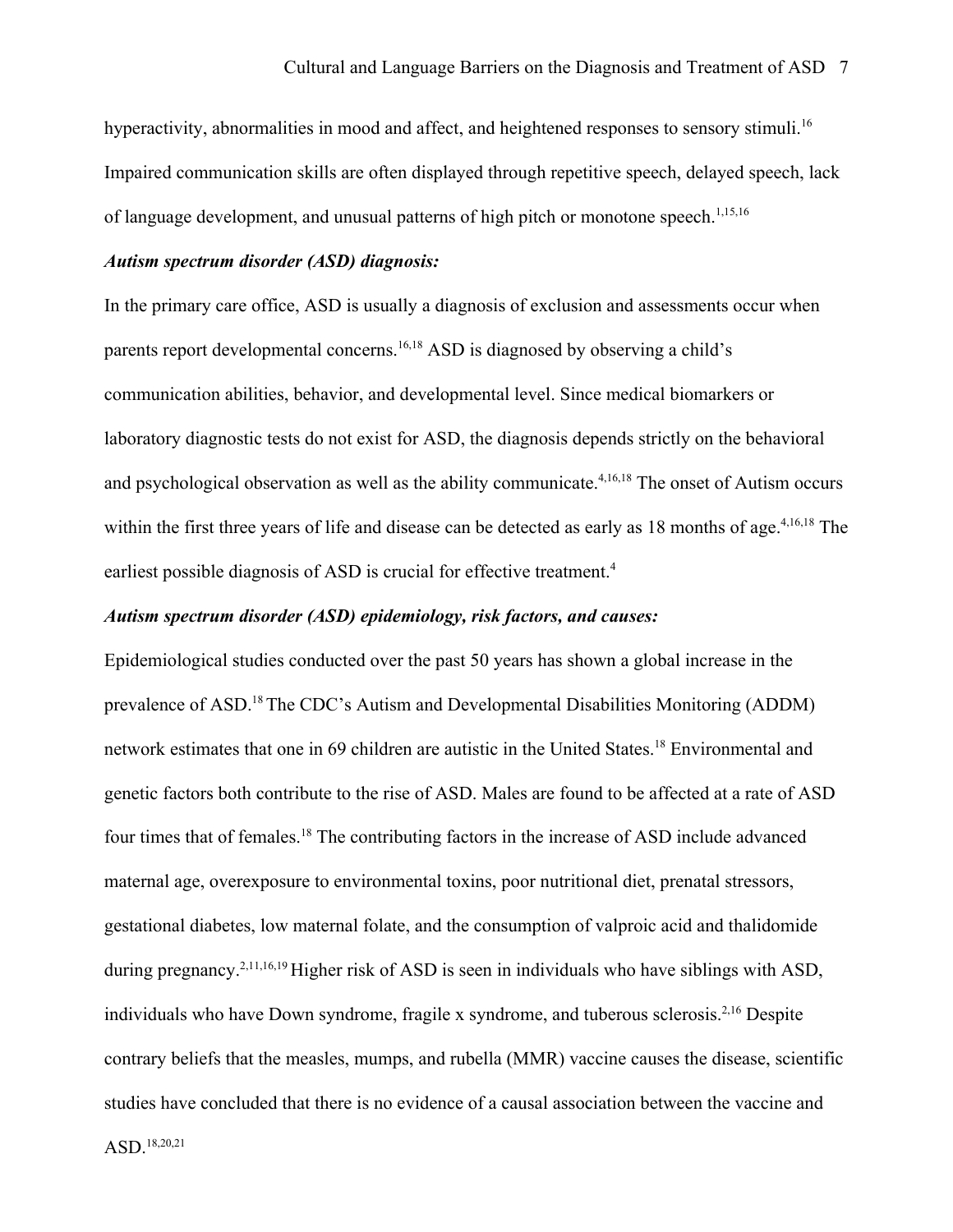#### *Autism spectrum disorder (ASD) therapeutic management:*

Interventions including behavioral modifications and skills training programs for parents or guardians during early childhood can significantly improve difficulties with communication and social behavior, thus bettering an individual's quality of life.<sup>18</sup> Symptoms of impulsivity, hyperactivity, and mood disturbance can be further managed with medications used for Attention Deficit Hyperactivity Disorders (ADHD) and antidepressants.<sup>16</sup> The FDA has approved the use of risperidone and aripiprazole in treatment of aggression, severe tantrums, and self-injury behaviors in ASD.<sup>19</sup> Many families also report seeking complementary medicine treatment and elimination of gluten, protein found in barley, rye wheat, oats, and casein (protein found in dairy) has shown to reduce behavioral symptoms in ASD.16,9 Vitamin D-deficiency is linked to worsening symptoms of ASD which is evident by the improvement of symptoms in ASD after restoring vitamin-D through supplements.<sup>19</sup>

#### *The socio-economic impact of ASD:*

The complexity of ASD brings on social stressors including both emotional and economic burdens that afflict many families in the US.<sup>18</sup> Inadequate support and access to services can place substantial social and emotional burdens on the families and individuals with severe ASD.<sup>18</sup> ASD can negatively impact an individual's ability to function properly in activities of daily living which can further isolate them from society.<sup>18</sup> Individuals with ASD suffer from discrimination and stigma that contributes to limited educational and employment opportunities, and difficulties receiving adequate healthcare.<sup>18</sup> The CDC notes that insufficient knowledge of ASD and misconceptions of healthcare providers creates healthcare barriers that put these individuals at a further disadvantage.<sup>18</sup> Furthermore, lack of promotion of preventive medicine in this population makes them more susceptible to acquiring non-communicable conditions.<sup>18</sup> Behaviors of physical inactivity and choice of poor dietary products predispose them to risks of violence, injuries, and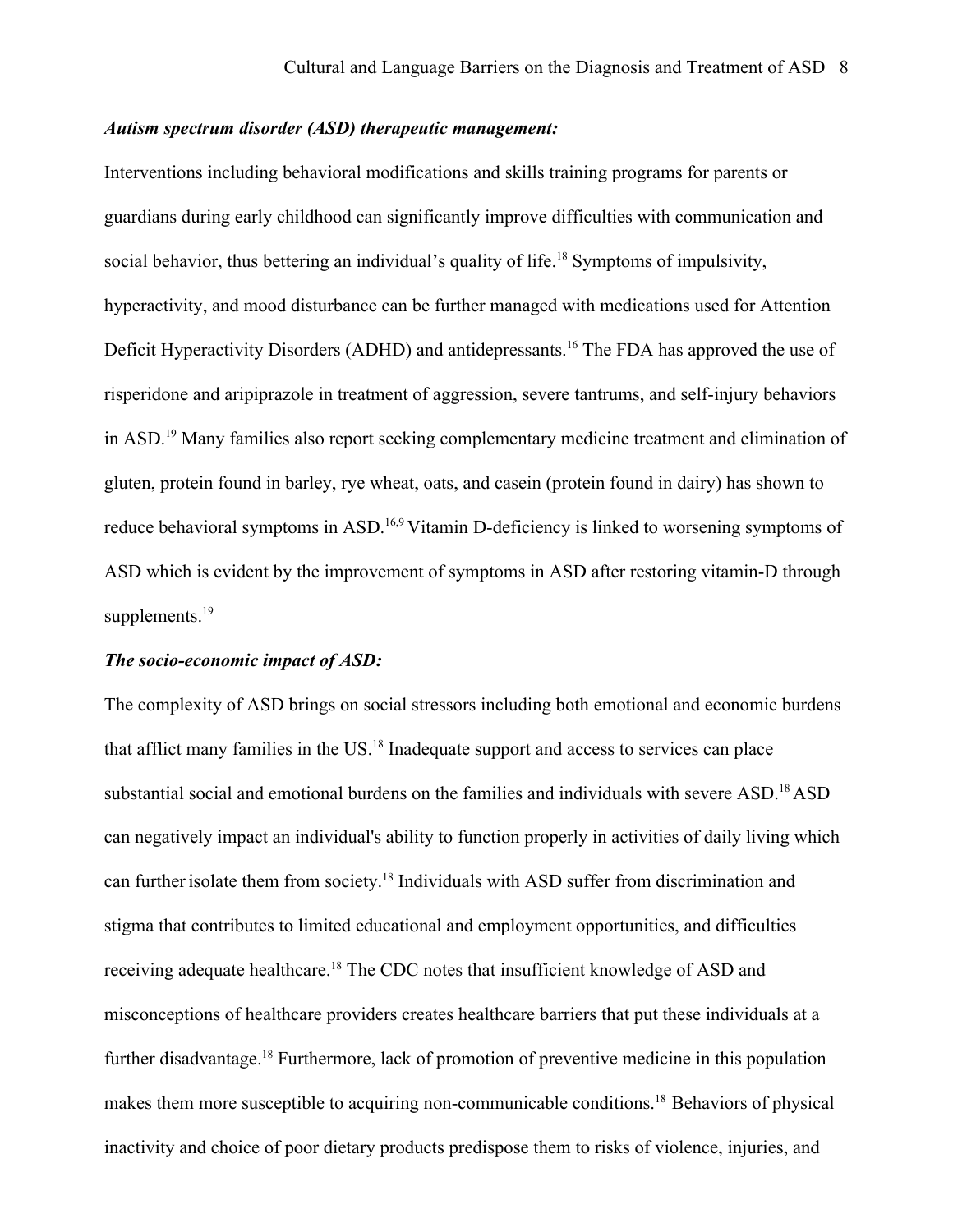drug abuse.<sup>18</sup> Research studies have further emphasized that there is a positive correlation between the prevalence of ASD and socioeconomic status across ethnic minority groups.<sup>9,22</sup> The findings are explained by the fact that families with higher socioeconomic status have the financial resources and can more readily access information that can guide them to seek the appropriate medical attention.<sup>22</sup>

#### **Methods**

A comprehensive systematic literature review was conducted by employing PubMed and Augsburg University Library databases, Google Scholar, and the UpToDate website for the purpose of extracting and compiling relative data, implications, and clinical recommendations. Databases reporting health statistics at the state (Minnesota Department of Health), national (Center for Disease Control and Prevention), and international (World Health Organization) levels were utilized to assess potential risk factors, the prevalence of disease in certain ethnicities, and population-based statistics. Key search operators included following terms separate and in combination: Autism Spectrum Disorder (ASD) with and without the addition of key terms "Somali population in Minnesota", cultural competency, the language barrier in ASD, health disparity in ASD, and the cultural impact on ASD. The search was further expanded to include any other descriptive words relating the prevalence of Autism Spectrum Disorder or Healthcare disparity, specifically the language barrier. The listed citations of each study were further explored and traced to their original source. Various study designs including systematic reviews, meta-analyses, peer-reviewed articles, observational studies, and qualitative studies were deliberately chosen to optimize the quality of the literature review. The criteria for inclusion was set as the following: 1) Peer-reviewed articles that were published within the past 8 years (2010-2018), 2) Studies investigating the ways that cultural differences, communication barriers,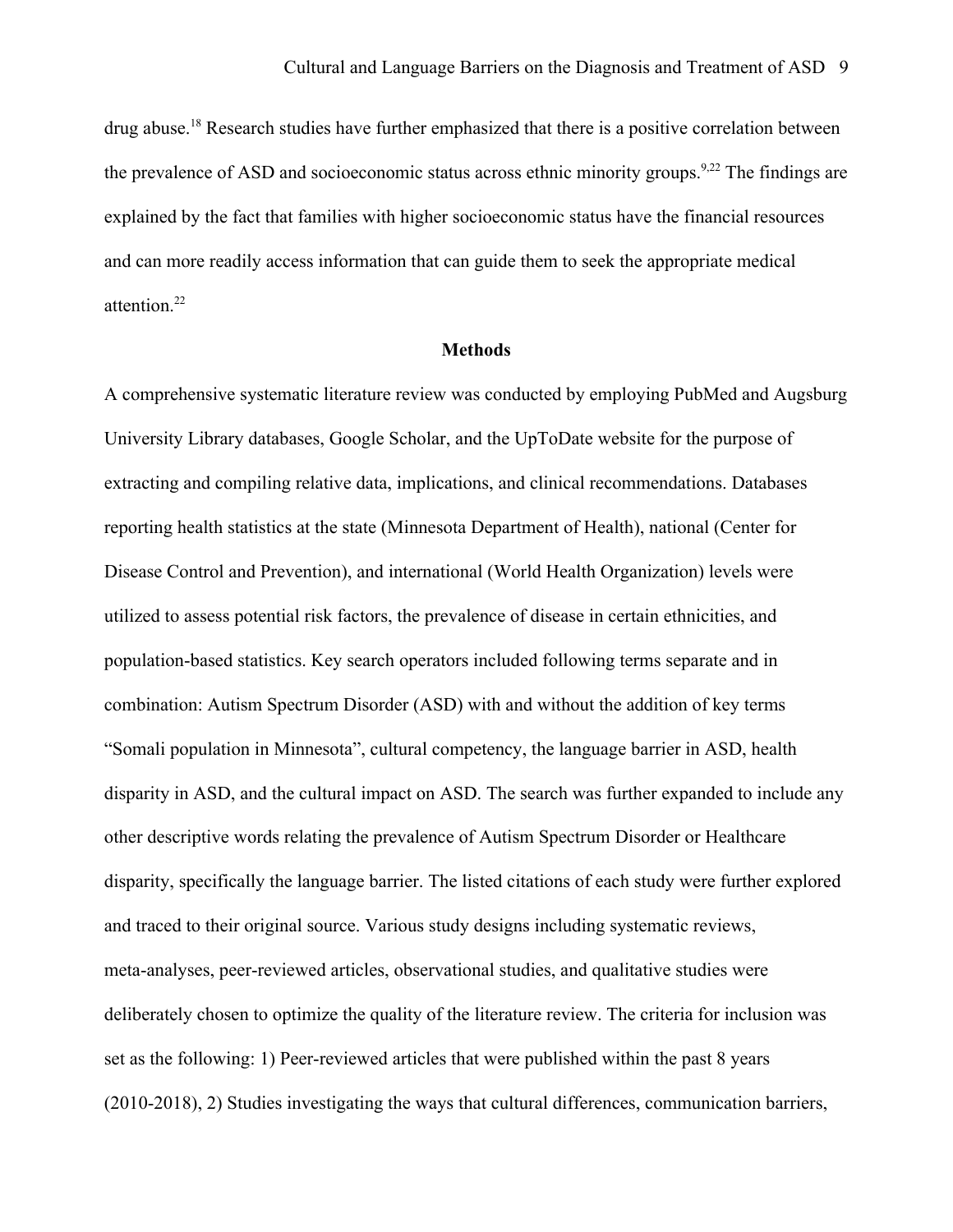and environmental exposures correlates with a worsening disease process, 3) Articles published in English examining human subjects.

#### **Background**

#### *A Snapshot of ASD in Minnesota:*

The CDC's Minnesota-Autism and Developmental Disabilities Monitoring Network has released a community report to help the general population understand and acknowledge the increased rates of ASD.<sup>10,11,18,23,24</sup> One in 42 children aged eight were found to be diagnosed with ASD and males had 4.6 times higher incidence than females. Data of intelligence quotient (IQ) was available for 79.9% of all children diagnosed with ASD; 28.1% of those children were reported to have an intellectual disability (IQ < 70). The CDC reports a late diagnosis of ASD in Minnesota, in which they state, "In Minnesota, we identify autism much later than when first concerns are reported. The lag between first concerns and diagnosis is concerning due to what we know about the importance of early intervention."<sup>18</sup> Half of all children diagnosed with ASD received a late diagnosis with an average age of 4.8 years.<sup>10,11,18,23</sup> This is highly concerning as early intervention of ASD is linked to the improved outcome of disease prognosis.<sup>18</sup>

#### *The prevalence of ASD and co-occurring ID the Somali community of Minnesota:*

The increased incidence of ASD in American children born to Somali refugee mothers has led to many forms of research studies to investigate ASD in this population. The state of Minnesota encompasses the largest Somali refugee immigrants totaling 45% of all primary refugees in the state, in which the majority resides in Minneapolis (figure  $1$ ).<sup>5</sup> After the Somali communities expressed concerns regarding the increasing rate of ASD diagnosis, the Minneapolis Somali Autism Spectrum Disorder Prevalence Project (MSASDPP) in collaboration with the University of Minnesota decided to conduct a study to investigate the matter.  $9-11$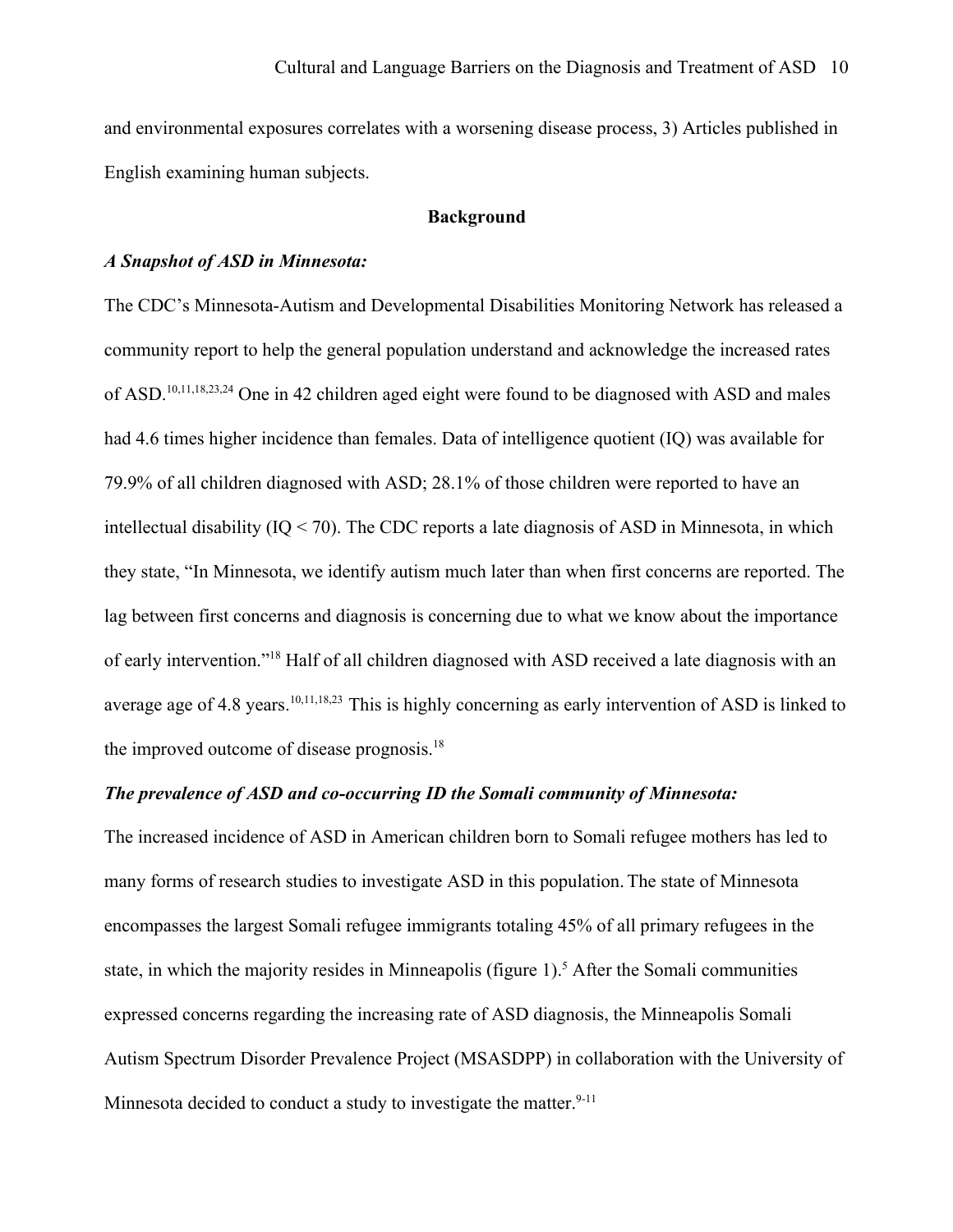The study adopted the CDC's ADDM network consisting of a single-site, multi-source,

records-based public health surveillance methodology.<sup>9-11</sup> Records were collected from medical and school systems for children with ASD aged seven to nine. The study found that there was not a significant difference in rates of ASD between Somali (one in 32) and Caucasian children (one in 36), however, they were both found to have rates higher than their Hispanic (one in 80) and non-Somali black (one in  $62$ ) counterparts.<sup>8-11</sup>

#### *Somali children with ASD have increased rate of co-occurring ID:*

The rate of co-occurring intellectual disability (ID); meaning an IQ score of 70 or less, was found to be significantly higher in Somali children with ASD compared to all other ethnic groups.<sup>11</sup> Despite the small sample size with Somali children representing 8.2% of the total population studies, 100% of Somali children with ASD in the study had a co-occurring intellectual disability.<sup>11</sup> Another study that took place in Stockholm Sweden in children born in the years of 1988-1998 found the prevalence of ASD with ID to be three to four times higher in children of Somali descent compared to all other ethnicities in Stockholm. The study was repeated in children born between 1999-2003, the findings implicated that prevalence of ASD in children of Somali background remained elevated with incidence rates being four to five times higher compared to other ethnic groups in Stockholm.25,26 Similarly, another study in Western Australia noted that immigrant families from East Africa had three and a half times probability of having ASD + ID compared to their white counterparts.<sup>9,27</sup> The exact explanation behind the increased prevalence of ASD in the Somali communities is not yet known. Multiple research studies have identified potential risk factors of ASD in the Somali communities including maternal migration, exposure to trauma, lower socioeconomic status, lack of education, and sociocultural dynamics such as health disparities.<sup>2,8,9,11,28</sup>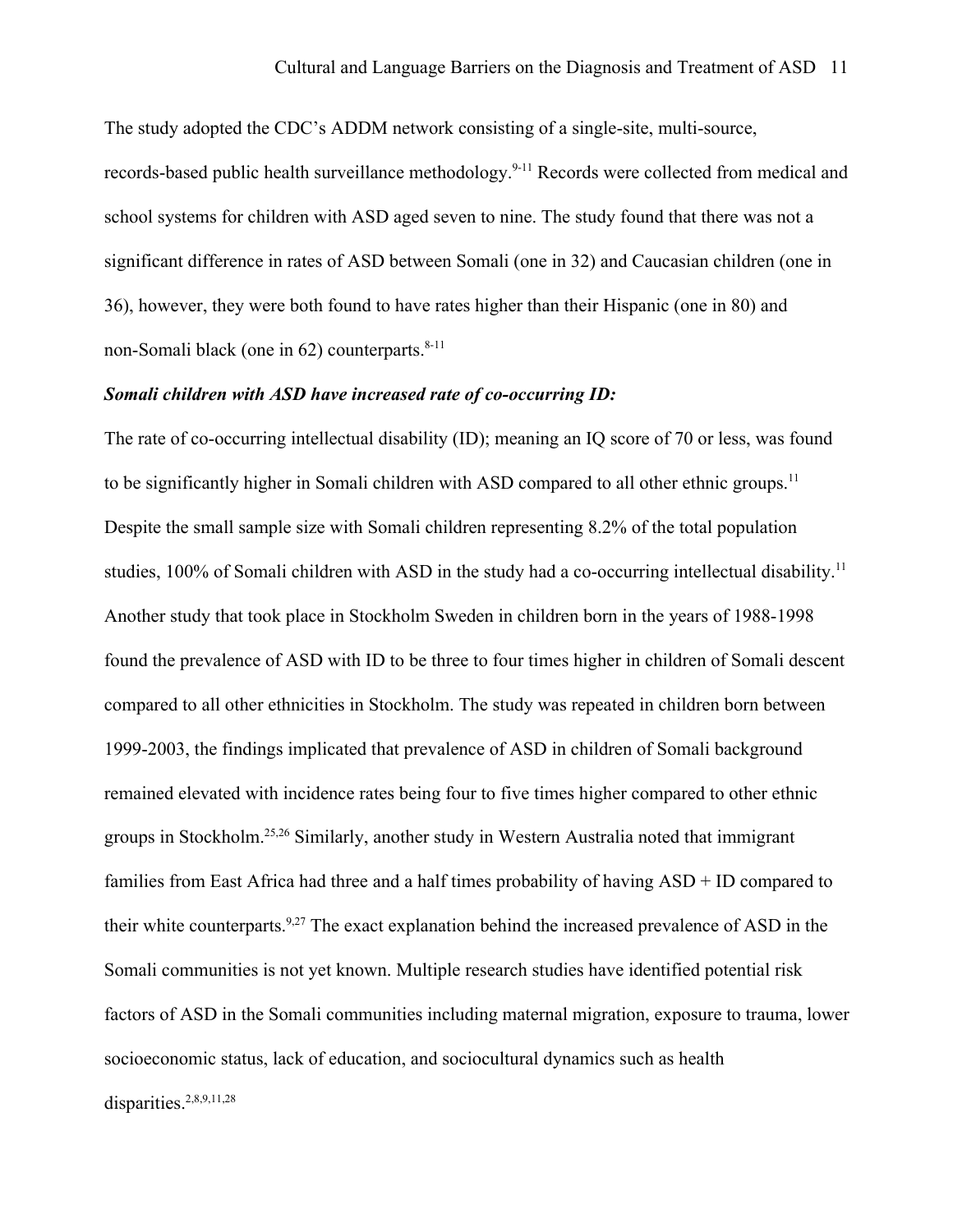#### *The late diagnosis of ASD in Somali children:*

The MN-ADDM reported that the average age of ASD diagnosis across all ethnicities was 4.7 years old.<sup>10</sup> The study concluded that there is a lag between when a parent first notices developmental delays and when the child is diagnosed with ASD. In Minnesota, 73% of children diagnosed with ASD were found to show signs of developmental delay at the age of three. Although the diagnosis can be made as early as 18-24 months, only 34% of those children diagnosed with ASD received a comprehensive developmental evaluation by the age of three.<sup>10,18</sup> Findings indicated that Somali children were diagnosed later than white children with average diagnosis age of 5.9 years compared to 3.7 years for Caucasian children.<sup>10</sup> This corroborates findings from prior studies which reported that children from diverse communities often receive a later diagnosis of ASD.<sup>22,28-30</sup> This suggests the need for clinical providers to attain a level of awareness that can allow them to distinguish different cultural views and perception of child development.<sup>10</sup> One study explored the association of late diagnosis with the lower socioeconomic status of the community.<sup>9</sup> A low socioeconomic status was reported for Somali Minnesotans, with 40% of the population aged 16-64 is unemployed and median household income is estimated at \$18,600. The study implied that the failure to seek early intervention in ASD children can possibly be caused by the lack of economic resources.<sup>9</sup> The study also explained that the reported abnormal eating/drinking habits observed in Somali children can potentially be the cause of increasing the severity of behavioral symptoms.<sup>9</sup> A population-based study also noted the increased risk of ASD diagnosis as well as the co-occurrence comorbidities of mental retardation in children born to foreign mothers. Those children were also at higher risk of displaying severe behavioral symptoms including severe emotional outbursts and impaired expressive language compared to Caucasian children.<sup>30</sup> Overall, these findings highlight the need for an early developmental screening tool in children from diverse communities.<sup>10</sup>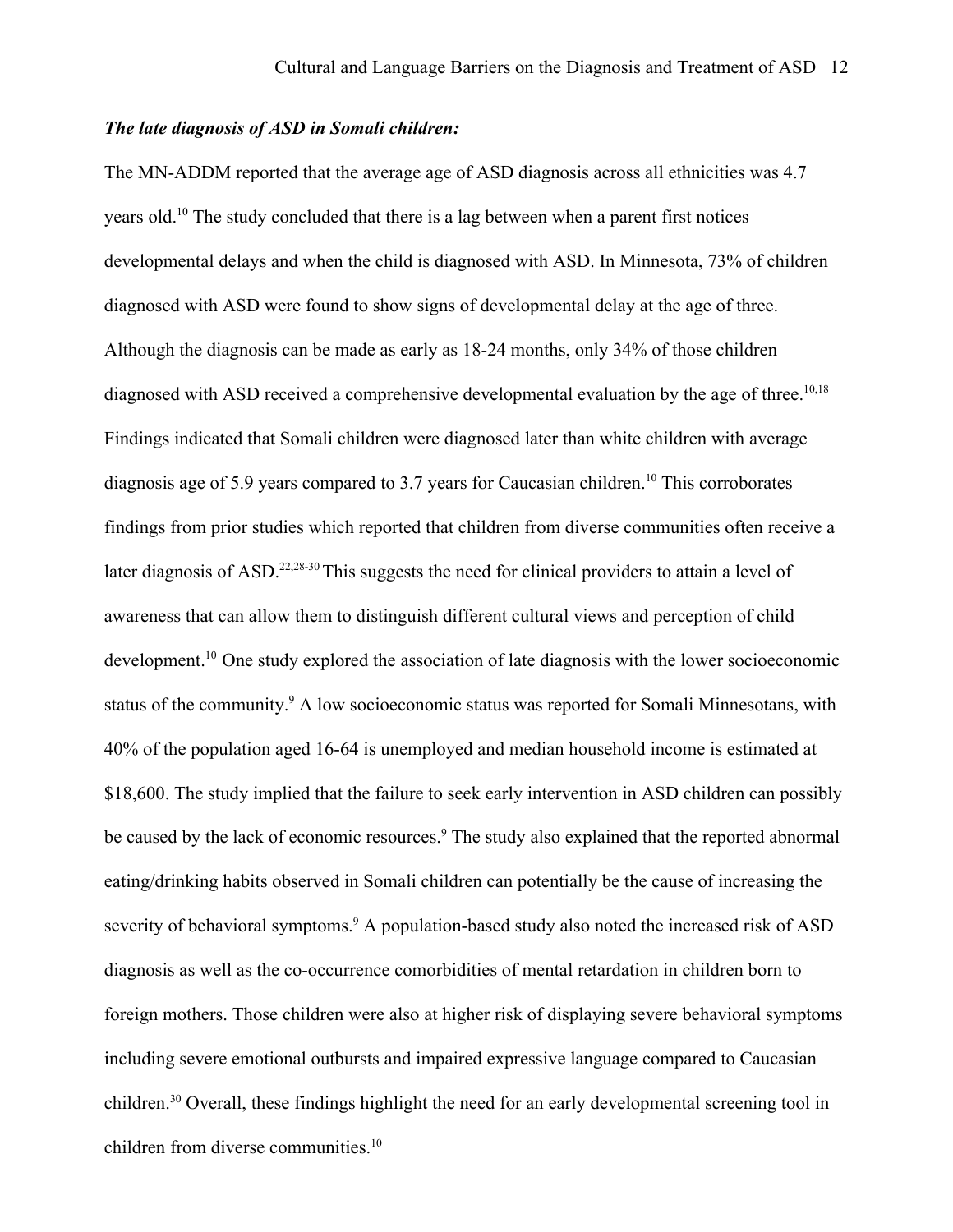#### *The perception of mental illness and cultural acceptance:*

Mental illness is highly stigmatized in the Somali community and individuals dealing with mental disorders are often not acknowledged.<sup>12,14,31</sup> Non-acceptance of mental illness was shown in studies exploring views of mental illness in the Somali community.<sup>4,12,31</sup> The stigma surrounding mental illness in the Somali community leads to a lack of acceptance and denial of the existence of certain disorders.<sup>4,12,114,31</sup> Studies have found that individuals who were perceived to have a mental illness in Somalia were shunned and alienated from their community.<sup>4,12,14,31</sup> This notion is explained by the fact that Somalis conceptualize health differently from Western medicine.<sup>12,14,31,32</sup> Disorders such as anxiety and depression are viewed as a general lack of health or illness by Somalis, described by symptoms like not feeling like themselves or feeling distracted. Symptoms of a headache, insomnia, and forgetfulness are not viewed as serious in this community. In general, Somalis attribute mental illness to either spiritual factors or explain these symptoms as God's will; thus, implying that there is nothing they can do to change the outcome, further leading to a failure to seek mental health support and increased isolation of these individuals.<sup>12,14,31,32</sup>

#### *Autism is a new concept in the Somali community:*

Somali children have been shown to have an increased incidence of ASD with an atypically severe presentation.<sup>9,11</sup> Although the reasons for the higher prevalence rate remains unknown, it's evident that this community needs assistance with identifying the appropriate tools and resources to navigate healthcare services (figure 2). $8-14,33$  The concept of identifying autism as a new word and disorder in the Somali community was a common theme that emerged in numerous research articles (figure 3).8-14,33 Somali parents in North America refer to ASD as the "Western disease" as they claim that the disease was never heard of nor seen prior to migrating from Somalia.<sup>12,14,33</sup> In an ethnographic case study consisting of two focus groups, Somali mothers shared their perception of ASD as a new disease stating "ASD is an American or European disease".<sup>9</sup>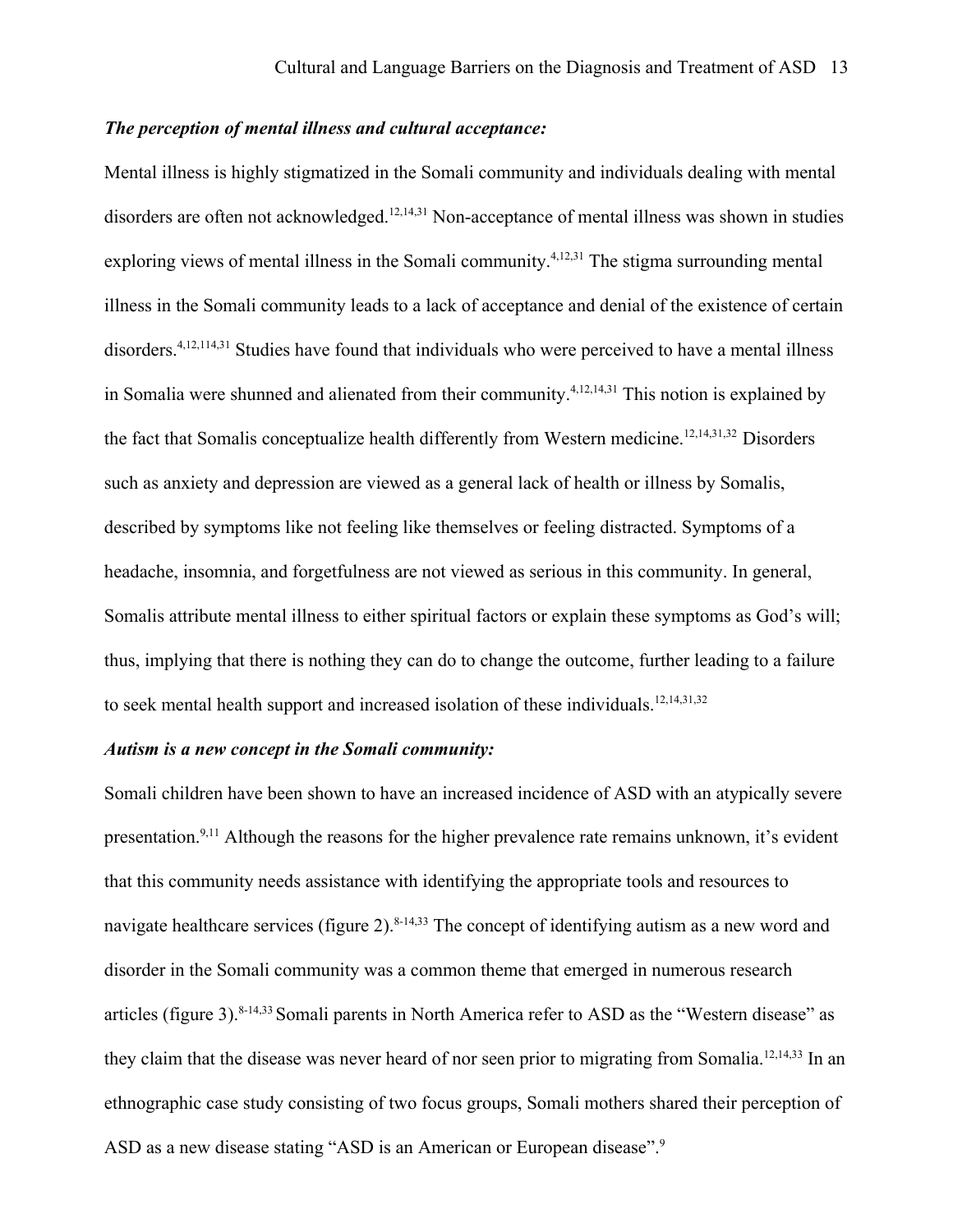And the mothers blamed reasons for ASD incidence on the vaccinations, environment, and processed foods.<sup>9</sup> They also believed that the stress associated with experiencing the trauma of the civil war and their journey of migration contributed to etiology of ASD.<sup>9</sup> This phenomenon was explored in multiple studies. In a recent evidence-based review investigating environmental risk factors for autism, six out of ten population-based studies showed higher rates of ASD in children born to migrant mothers compared to the general population. The findings were further supported by another meta-analysis.<sup>2</sup> A qualitative study using community-based participatory research (CBPR) method was conducted in the United Kingdom in an attempt to identify and improve health inequalities in Somali families experiencing ASD.<sup>14</sup> The study highlighted factors contributing to the delayed diagnosis of ASD in the community. The first identified problem was the lack of having a word to describe autism in the Somali language and the poor understanding of ASD as a mental disorder. Somali parents discussed feeling confused, shocked, and isolated when their child is diagnosed with ASD. Participants felt isolated because not only were they uncertain of what ASD was, but the idea of Autism being a new word and disorder prevented them from finding ways to relay diagnosis to their families and community. Another confusing aspect for Somali parents to understand is the normal appearance of a child with ASD because they believe that a serious disorder should be apparent by signs of physical impairment.<sup>14</sup>

#### *Autism is culturally not accepted and poorly understood in the Somali community:*

The challenging behaviors exhibited by the children with ASD such as running from parents and having violent outbursts were deemed intolerable in the Somali community, thus creating feelings of shame amongst parents.<sup>14</sup> Several studies have implicated that mental illness is perceived in a negative manner as it's poorly understood and often not acknowledged in the Somali community.<sup>1,13,31-33</sup> The negative perception of mental health subjects many Somali families to stigma and social exclusion.<sup>31,33</sup> Furthermore, Somali mothers feel the need to hide their children as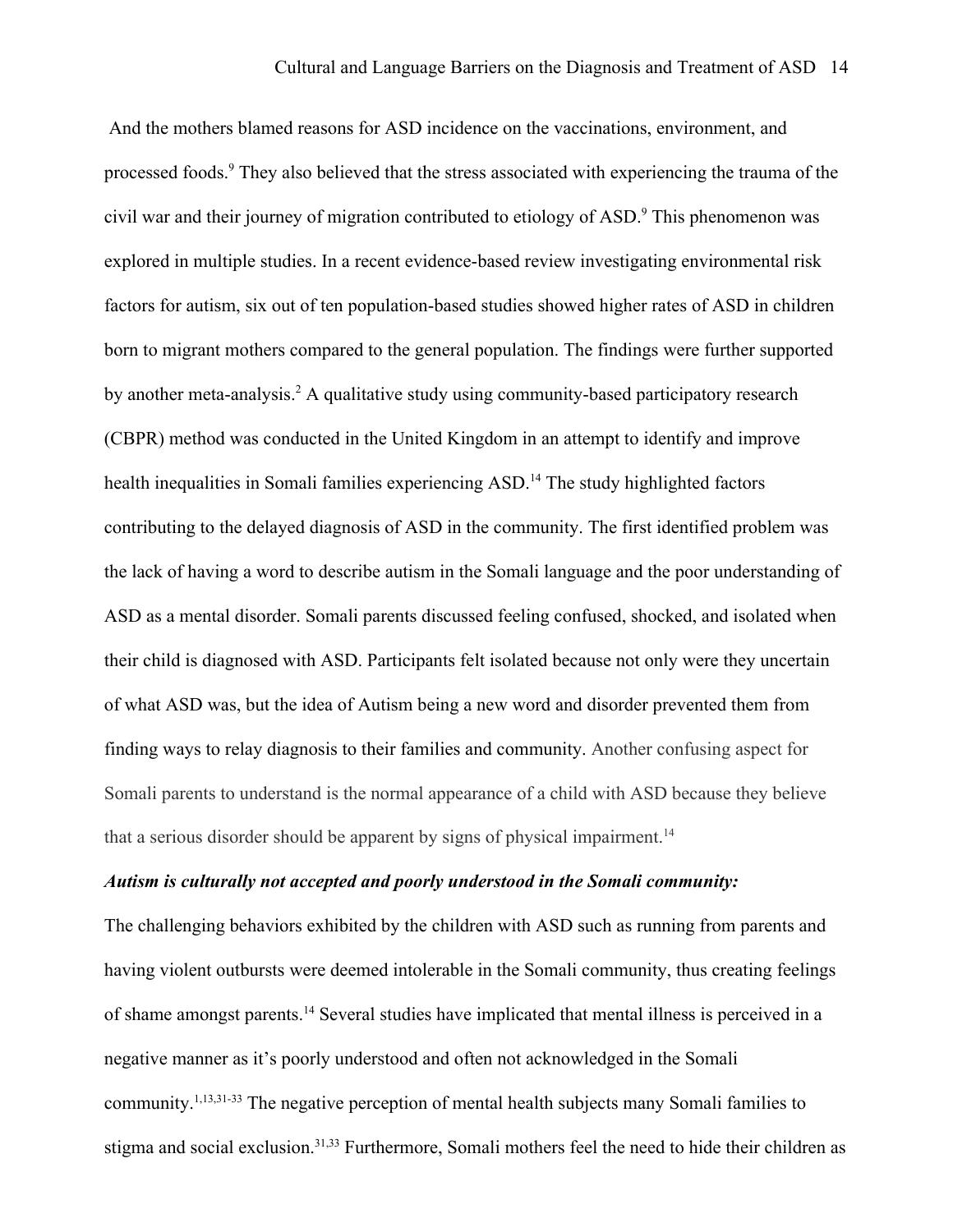ASD is not culturally accepted and this further delays the process of seeking medical evaluation.<sup>14</sup> A similar UK study, explained how the stigma surrounding the lack of wording for autism and the poor understanding of the disorder led to many children with ASD to be labeled as sick, crazy, naughty, or different.<sup>33</sup> Additionally their parents were blamed for not controlling their combative behaviors, which often led the children to suffer from social rejection and isolation.<sup>33</sup> This study concluded that the stigma of autism was associated with a lack of comprehension of the disease, lack of vocabulary related to autism in the Somali community, and the overall prejudice and "taboo" that surrounds the topic of mental illness in the community. Furthermore, parents that participated in the study revealed a need to find their own descriptive words and language to define their child's diagnosis.<sup>33</sup> Another compelling aspect found in the study was the conflicting messages Somali parents received from their providers and their communities. Participants expressed the false reassurance that was given to them by the Somali community such as beliefs that their child would grow out of the symptoms and behaviors of ASD.<sup>14</sup> This resulted in one of two things, either the father consistently provided false reassurance to the mother that the child would outgrow it thus delaying seeking intervention, or they would stray away from the family altogether leaving the mother alone.<sup>13</sup> Another study that was conducted to understand the cultural impact on ASD, found that many fathers failed to acknowledge developmental issues of ASD because it is not culturally acceptable.<sup>13</sup> In the study, all the participants declared that the male figures in their lives whether it's their husband, father, or brother were less inclined to believe that symptoms of ASD would persist and they strongly believed that it would fade away as the child grows.<sup>13</sup> Within the Somali community, taking care of the children and household is considered a mother's main responsibility while the father is responsible to bring home the income. A common misconception experienced by Somali mothers is that the diagnosis of their child with ASD will, in turn, be a reflection on them as a mother. This stigma and misperception often outweighs the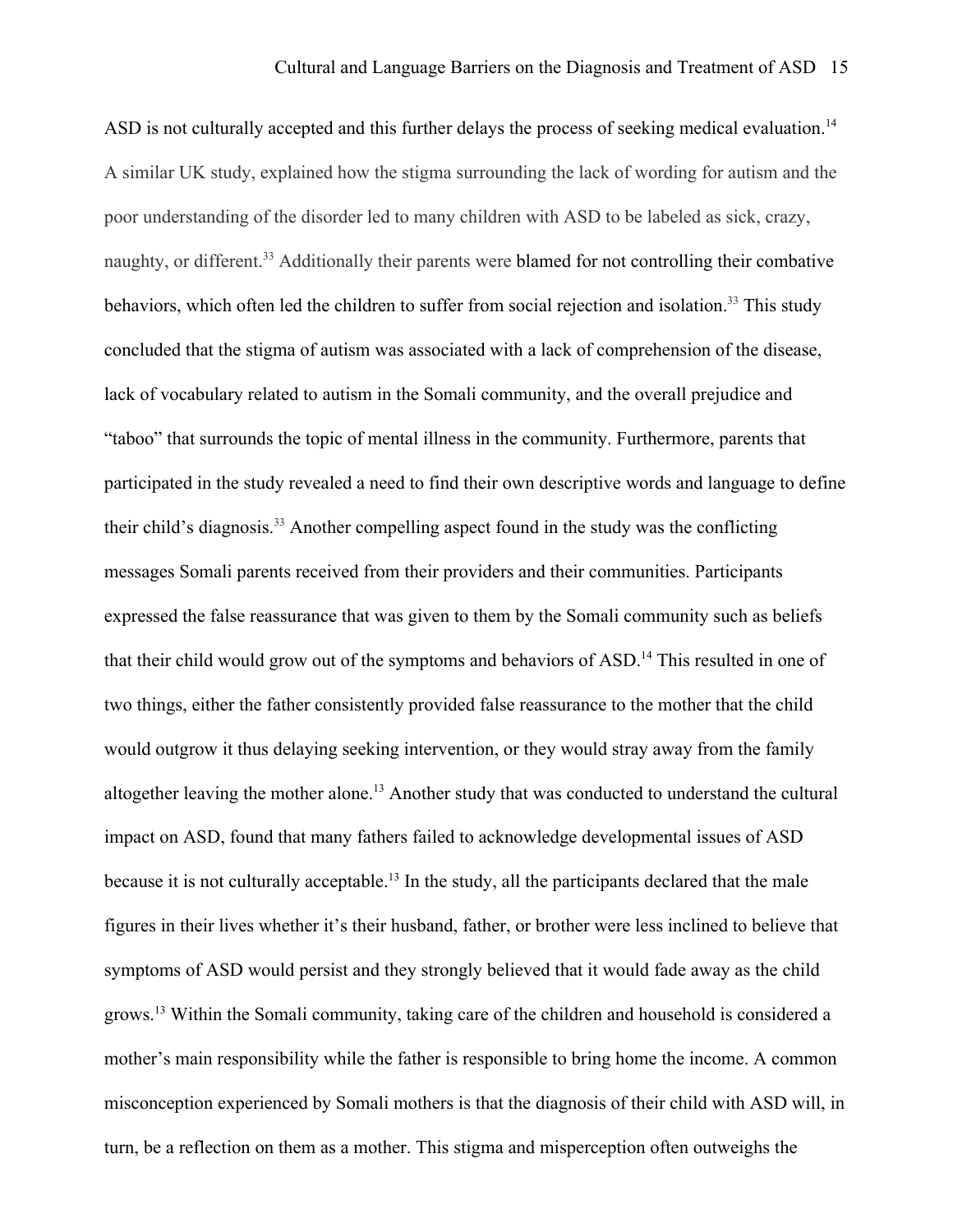disorder itself and leads to either silence or a false hope that one day their child will outgrow  $ASD.<sup>13</sup>$ 

#### *The belief that ASD can be outgrown:*

The perception of outgrowing ASD was identified in an exploratory study conducted in the Somali community of Minnesota by Kuenzli as a theme of denial by the community.<sup>12</sup> In the study, Kuenzli found that upon initial diagnosis of ASD Somali families responded with denial since ASD was perceived as a new disorder that would be outgrown in the community. The Somali community understands the concept of childhood development differently from the Western world.<sup>12</sup> Additionally, the word "delay" does not directly translate to the same meaning in the Somali language which creates space for the misconception of the ASD diagnosis.<sup>12</sup> The Somali community understands developmental delay to mean slower learning in which the child will eventually catch up and they fail to understand that the word implies sustained and persisting delay in development.<sup>12,13</sup> This misunderstanding leads to failure of seeking medical attention because they believe that ASD will be self-limiting overtime.<sup>12,14</sup> The last concept identified in the UK study were the challenges Somali parents experience with accessing healthcare services.<sup>14</sup> An inadequate comprehension of the educational and health systems led many Somali parents to feel overwhelmed and unsure of where to begin the process of intervention.<sup>14</sup> This unfamiliarity with services and language barriers led to the delay in accessing services in some families.<sup>14</sup> This illustrates the difficulties parents experience in understanding there is a strong support system and services for mental health and individuals are not isolated and ostracized like they were back in Somalia.<sup>12</sup>

#### *The impact of the Somali cultural beliefs and language barriers on diagnosing ASD:*

Effective communication skills and cultural awareness in multicultural healthcare settings is an essential factor in receiving adequate care.<sup>31</sup> Increasing patient diversity requires healthcare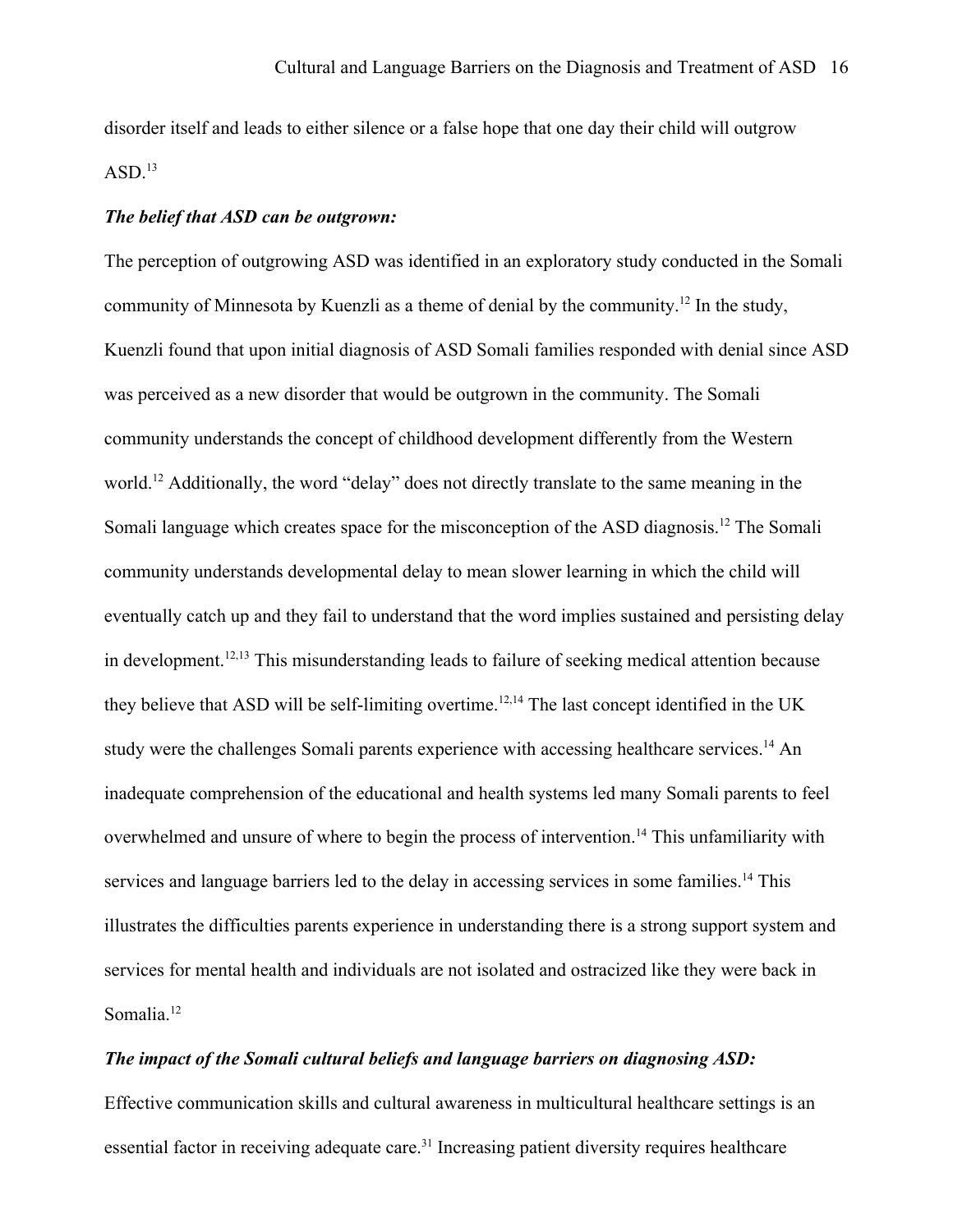systems across the United States and in the Twin Cities to implement a culturally diverse healthcare workforce, but also train more culturally competent providers.<sup>1,31</sup> Numerous studies have identified the impact that cultural beliefs and language proficiency have on the perception and acceptance of ASD amongst Somali families.  $8-12,14$  The term culture is defined as "the values, beliefs, language, rituals, traditions and other behaviors that are passed from one generation to another within any social group." <sup>8</sup> The perception of healthcare in Somali refugees is shaped by their cultural beliefs, traumatic experiences, and their broken education system.<sup>8,9,13,31</sup> Culture differences have been shown to play a role in the understanding of childhood development and perception of ASD diagnosis. Notably, language barriers have contributed to the late diagnosis and failure to seek follow-up care in Somali children with ASD.<sup>13,14</sup> This is a significant concept in understanding the prognosis of ASD in this community. Early recognition and treatment of ASD is the most optimal evidence-based therapy according to the World Health Organization (WHO) "intervention during early childhood is important to promote the optimal development and well-being of people with an ASD."<sup>4</sup> Early diagnosis is crucial as it defines areas of development need and tailors treatment towards teaching skills that improve an individual's quality of life.<sup>8,18</sup> A case study conducted to find how the elements of culture affect ASD, it was found that children from non-English speaking families were diagnosed later with ASD compared to children from English proficient families.<sup>12</sup> They also identified that Somali refugee mothers believed that the language barrier inhibited them from communicating with their providers and in turn, they felt that the providers were more likely to dismiss their considerations and opinions.<sup>13</sup> A similar study found 28% of parents of children with ASD from non-English speaking households reported severe ASD compared to 13% of parents from English speaking households.<sup>34</sup> Additionally, due to the language barrier, many Somali refugee mothers lack awareness of the resources that are available to their children with ASD putting their children at a disadvantage.<sup>8,9,12,13,33</sup> The language barrier has also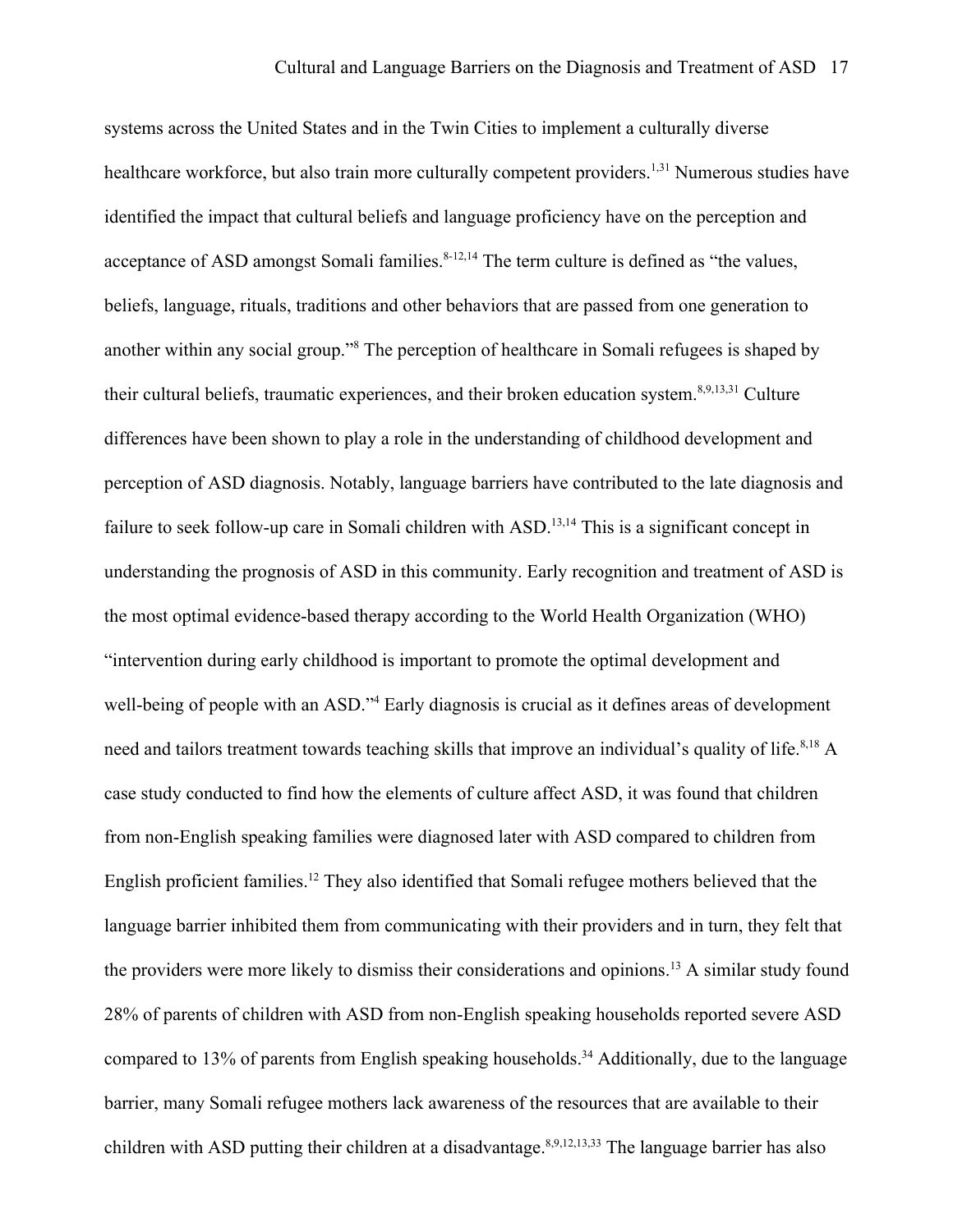been associated with shaping the perception of healthcare in the community. The mothers from the case study focus groups expressed low expectations for treatment due to "service providers and clinicians failing to understand their culture and as a result are unable to communicate with them both literally and figuratively." They were also under the impression that the prevalence of ASD would decline if the community was to go back to Somalia where their children would have more access to sunlight, organic foods, and fewer vaccinations requirements.<sup>13</sup> These communication barriers persist despite the use of interpretation service systems.<sup>31</sup> This notion calls for a culturally aware health care systems where providers integrate patient's experience and cultural views into their treatment plan to produce a quality, culturally competent care.  $31,35$ 

#### *Measles Outbreak in Somali community of Minnesota:*

The misconception of the MMR vaccine causing ASD led many Somali families to avoid routinely scheduled vaccinations for their children. Community members are sometimes provided false information promoting such misconception according to the CDC "Anti-vaccine proponents reached out directly to the Somali community, bolstering fears that MMR vaccine caused autism, and encouraging Somali parents to refuse vaccination." <sup>7</sup> The CDC also found a decline in vaccination with rates dropping from 91% in 2004 to 54% 2010.<sup>7</sup> The first case of measles since eradication by vaccination occurred on April 10, 2017, in the Somali community. The Minnesota Department of Health (MDH) and Hennepin County Human Services and Public Health started a thorough investigation to identify the cause.<sup>6,36</sup> A total of 65 cases across varying schools, daycare, and healthcare facilities were confirmed by May 31, 2017.<sup>36</sup> The CDC found that there were 79 confirmed cases in the Twin Cities as of August, 2017 with 64 cases being reported in the Somali community. 6 Parents opting out and declining the MMR vaccinations for their children were observed over an eight-year period (2007-2014). The study concluded the misunderstanding that the MMR vaccine causes ASD and the concerns regarding the increased prevalence of ASD led to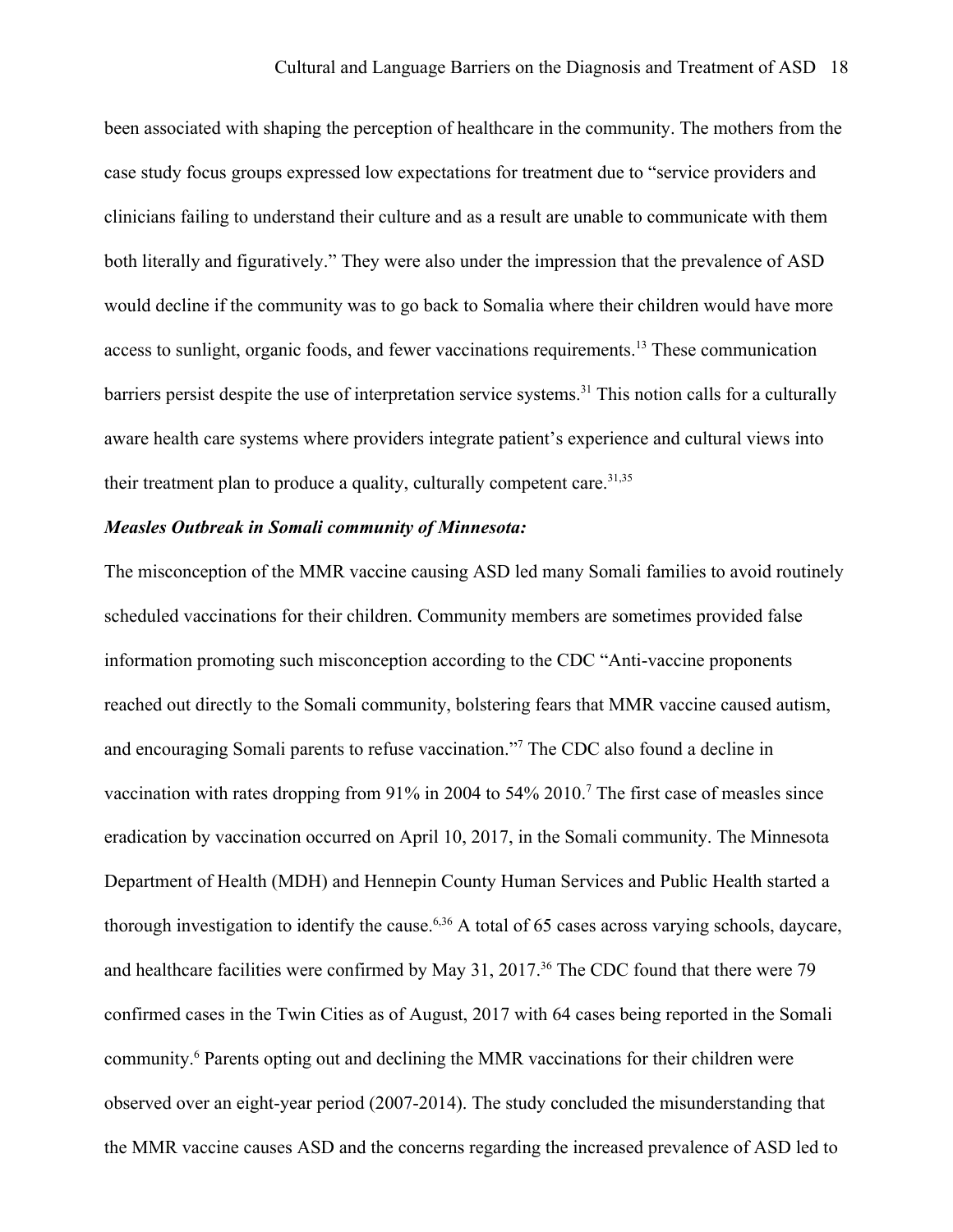the decrease in vaccination rates further leading to susceptibility to measles. An intensive community outreach program and accelerated distribution of MMR vaccine amongst children 12 months and older was established during the outbreak.<sup>36</sup>

Another study was conducted to answer whether Somali parents are more likely to refuse vaccination compared to non-Somalis. The study was conducted in 2011 after an outbreak of measles was traced back to a Somali child who was unvaccinated.<sup>20</sup> The study found that Somali parents were more likely to decline the MMR vaccine for reasons such as hearing about adverse effects relating to the vaccine and their strong belief that ASD is caused by the vaccine. Multiple vaccines at a single clinic visit worried parents regarding possible side effects that could occur in their child.<sup>20</sup> The findings of these studies further emphasize the crucial need to eliminate communication and cultural barriers in the healthcare system with culturally competent healthcare providers and highly skilled interpreters. The CDC recommends that clinicians should respect concerns expressed by parents and should approach discussions regarding immunization with cultural humility and empathy.<sup>7</sup> In addition, healthcare providers need to adopt a better model in educating patients from different cultures and find ways to overcome barriers by aiming to build a strong rapport with patients and their families.<sup>7</sup>

#### **Discussion**

The purpose of this research paper was to determine if cultural and language barriers result in a less than optimal therapeutic intervention for children with ASD born to Somali immigrant mothers. As the prevalence rate of ASD continues to rise, a multitude of research studies have been conducted and have identified the significant role that culture, tradition, and communication barriers have played in the diagnosis and treatment of ASD. Cultural beliefs, attitudes, and goals influence the type and level of behaviors that are deemed concerning when parents choose to seek medical guidance.<sup>8</sup>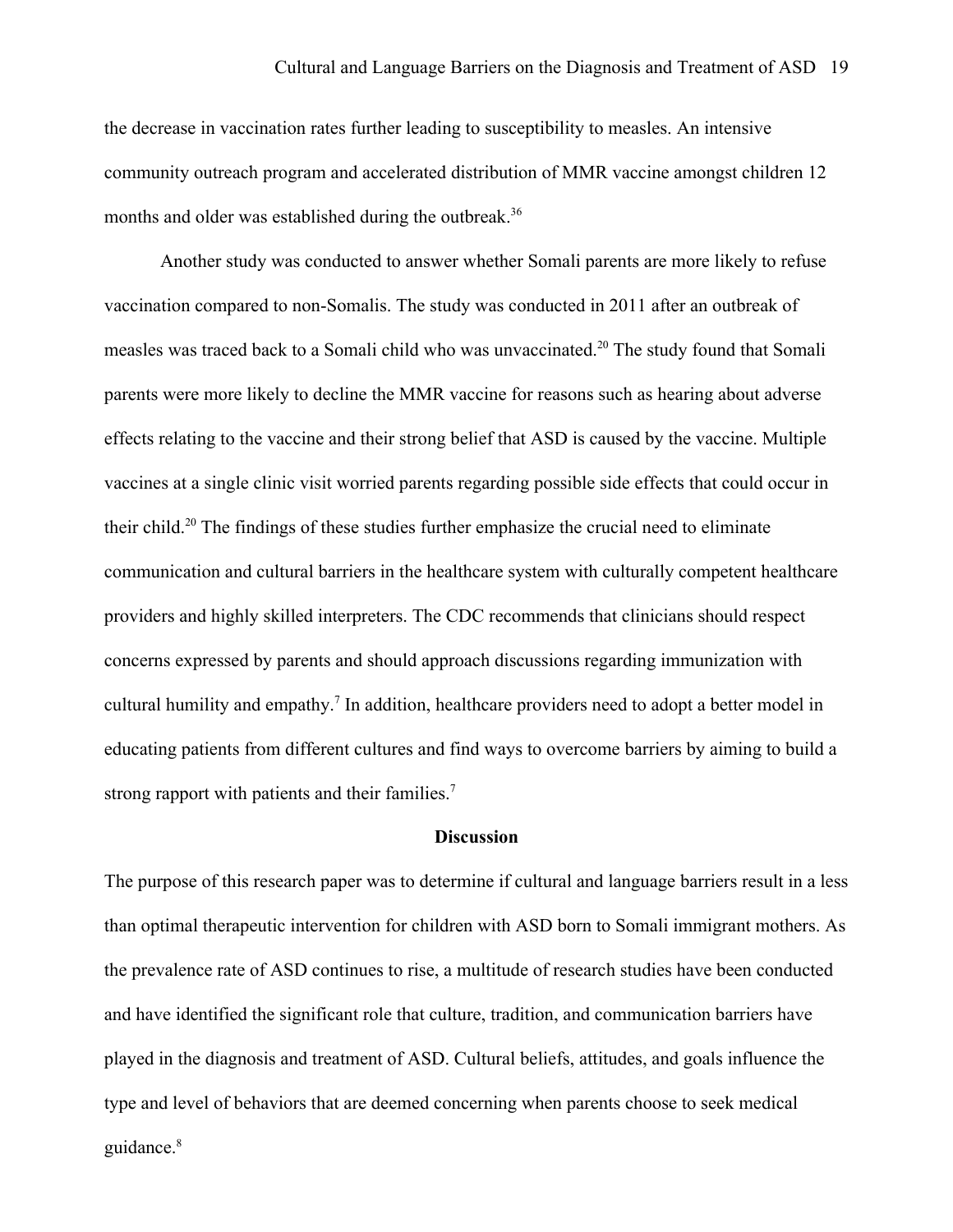One common concept emerges from the review of the research; ASD is a new word and disorder in the Somali community. From Sweden to the UK, and across the US, all Somali participants claimed that they had never experienced or seen anyone experience ASD in Somalia. In my literature review, I have found that there is no word in Somali or even a name for the disorder. This alone has raised concerns and confusion for Somali mothers dealing with a new ASD diagnosis. There is a disconnect between what Somali mothers view as a new disease and the reality of the situation, which is their lack of understanding of the etiology and origin of ASD. Throughout the research, all interviewed Somali participants claimed that this was a new disorder or a disorder of the Western world. I disagree somewhat with this claim. As I have found in my research, mental illness is not acknowledged and is highly stigmatized in the Somali community. From my perspective, it's difficult to claim that ASD was never seen or heard of before in Somalia because any individual showing any signs of mental illness was immediately designated as "Crazy" and individuals were alienated from the community without any further investigation.

Language barriers have been a recurring issue throughout many of the reviewed research studies and have further been linked to the late diagnosis of ASD in Somali children. The language barrier has led to a misunderstanding of the etiology and prognosis of ASD amongst the Somali community. For instance, community members were passing on lay advice that encouraged parents to believe that their child would improve and outgrow the symptoms brought on by ASD. This false reassurance led many parents not to seek necessary medical help.

From my own experiences volunteering in this community to raise awareness for ASD, I have come across several interesting perceptions. Parents of autistic children shared their struggles and beliefs of ASD with me. I found that language and cultural differences do play a role in the late diagnosis of ASD. In Some Eastern and African cultures, direct eye contact is seen as disrespectful while the opposite is true in the Western world.<sup>12</sup> In the Somali culture, lack of eye contact is not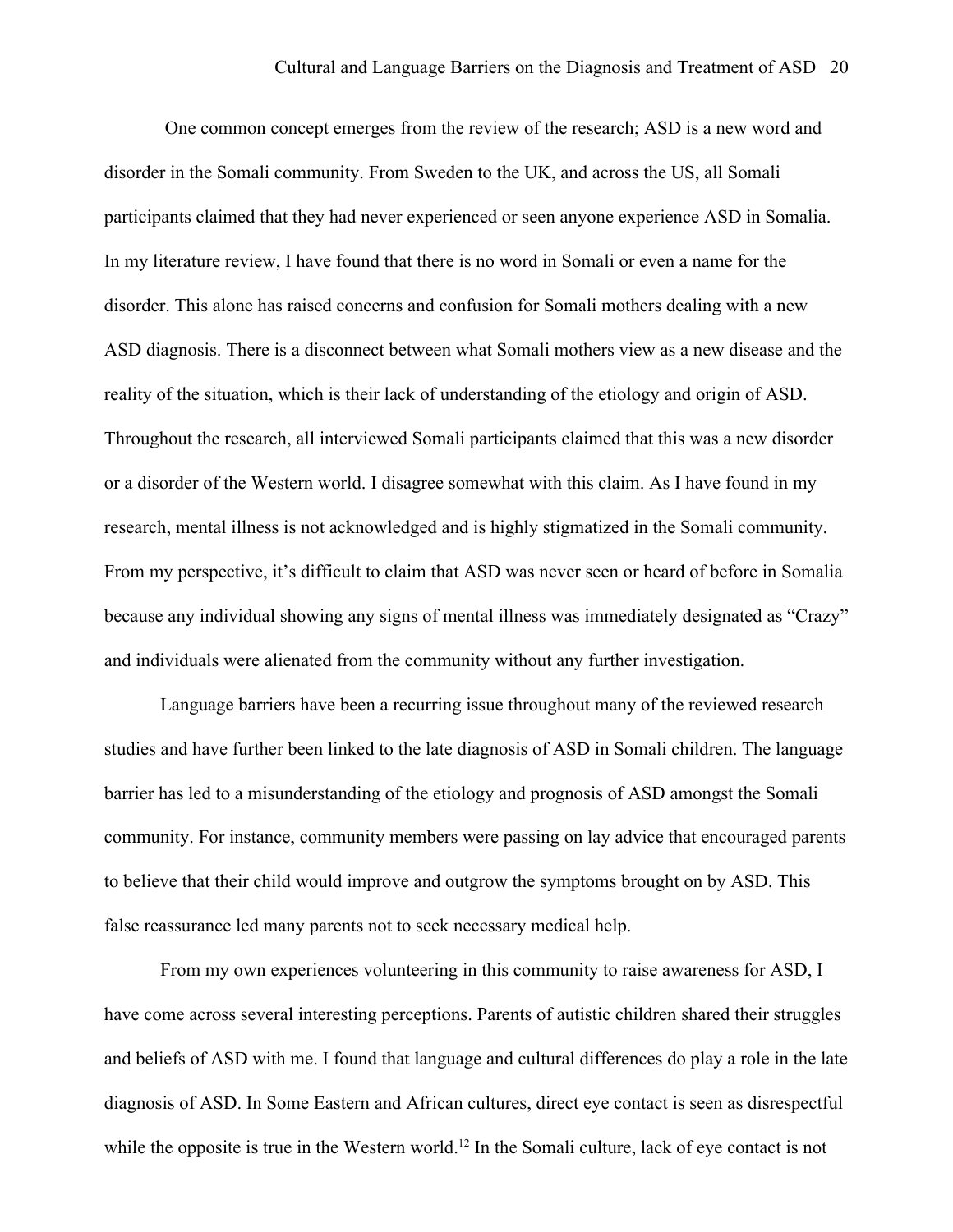viewed as a problem as it's both a cultural and religious practice. In the Somali culture, avoiding eye contact is perceived as a sign of respect and in the Religion of Islam, it's a rule of practice that one should lower their gaze when interacting with the opposite sex.<sup>37</sup> How can Somali mothers, therefore, notice that their child's behavior of avoiding eye contact is a sign of a clinical problem? Therefore, leading to a later diagnosis as the mothers continue to wait until they feel it's concerning or problematic. Also, the delay in speech poses another concern as most Somali mothers associate delayed speech with the confusion children experience when they need to learn both English and Somali. This ties in what I found in my literature research, which is there no direct translation for the word "delay" in the Somali language. The word "delay" translates in Somali to mean "delayed but will eventually catch up", so many fail to understand that ASD means a sustained persisting delay that can only improve but will not go away. This makes it very difficult for Somali mothers to understand the prognosis of ASD. Many mothers are already under the false assumption that ASD can be outgrown, so when they hear a world such as "delay" that further reassures them. The failure to understand ASD, combined with the conflicting messages provided by community members, lead many parents to come up with their own understanding of ASD in order to accept their diagnosed children.<sup>31</sup> Delayed diagnosis means a later start to intervention which puts these children at disadvantage. The earlier a child can receive intervention for ASD symptoms the better their overall health outcome will be.

The challenging behaviors exhibited by children with ASD lead many Somali mothers to feel ashamed. The stigma surrounding mental illnesses in the Somali culture causes many parents to hide their children from the community and avoid seeking early medical help. This supports the need for more ASD awareness amongst the Somali communities and to increase outreach efforts. Information about ASD could be delivered through radio, websites, or community channels in an effort to spread awareness. There is also a need for mental health professionals to overturn mental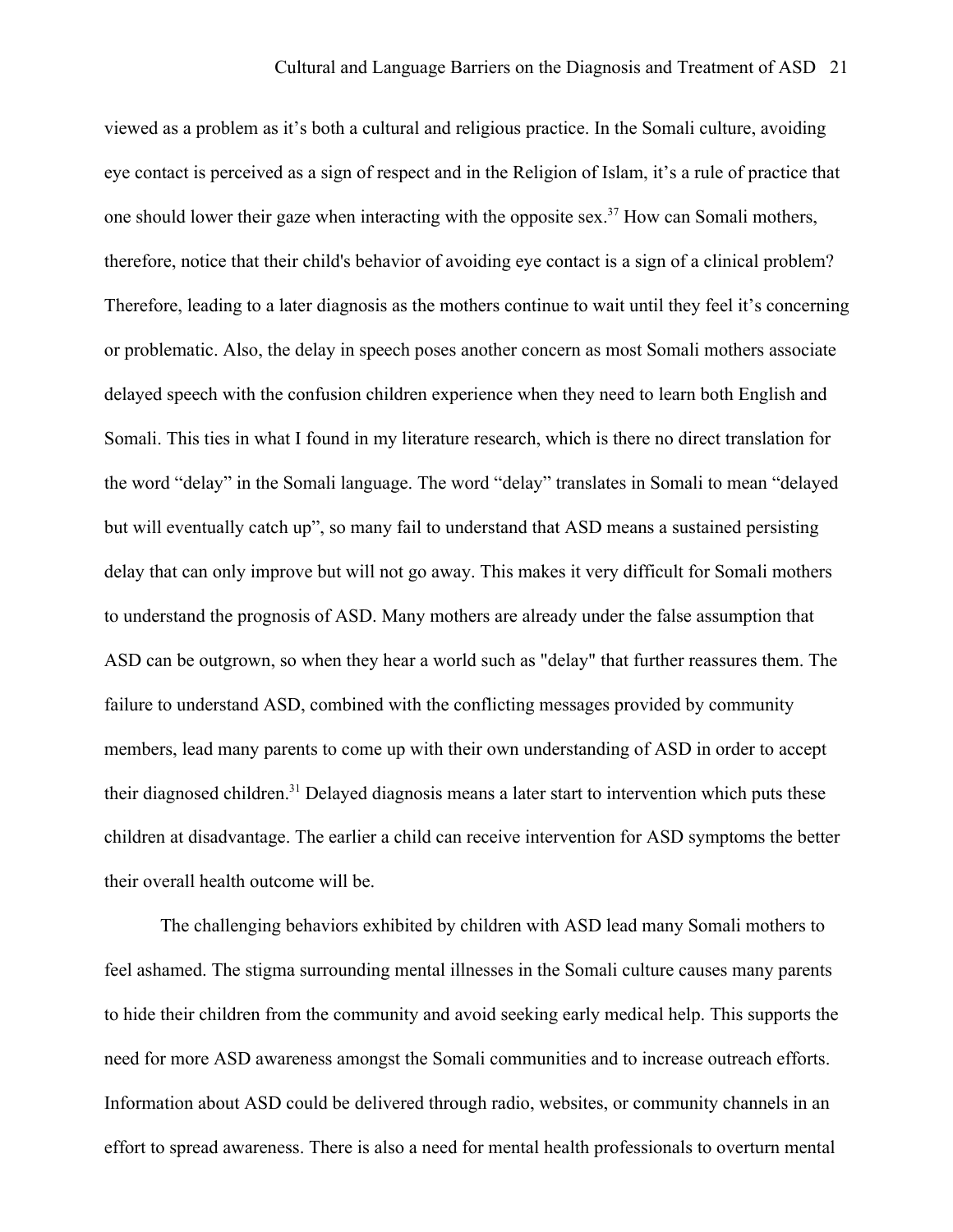health stigma through proper education in the Somali community. Awareness of different cultural views of ASD should be raised among healthcare providers. Primary care providers should also educate parents with the use of interpretation services on early signs of ASD. In addition, access to multilingual screening tools should be made available in primary care clinics.

#### *Strengths and limitations of reviewed articles & future recommendations:*

The strengths of the reviewed research articles is that they were culturally sensitive and the studies were designed specifically for the local Somali communities. The studies aimed to answer specific questions pertaining to ASD in the Somali community with actively engaged Somali participants. And inductive analysis was done to reflect the views and experiences of the participants by using participants interviews and their answers to questionnaires. Many of the reviewed articles were qualitative studies with small sample sizes. The findings from studies consisting of small sample sizes impose a limitation because they may not generalize to the entire Somali population. The results of the studies can be strengthened by repeating the studies with larger sample size.

There is also a need for more appropriately-level trained Somali interpreters to help close the gap between Somali parents of ASD children and English speaking providers. For instance, in my literature review, I have found that many parents struggled to connect with their providers even with the use of an interpreter. Interpreters who can effectively relay information between a patient and a provider despite cultural differences is highly in need. For future research, an ideal study should investigate whether there are similar outcome and diagnosis of ASD back in Somalia. Further comparison between those who did not migrate away from Somalia and children born to Somali immigrant can help answer the question whether the change in cultural setting has a larger or smaller impact than what's expected.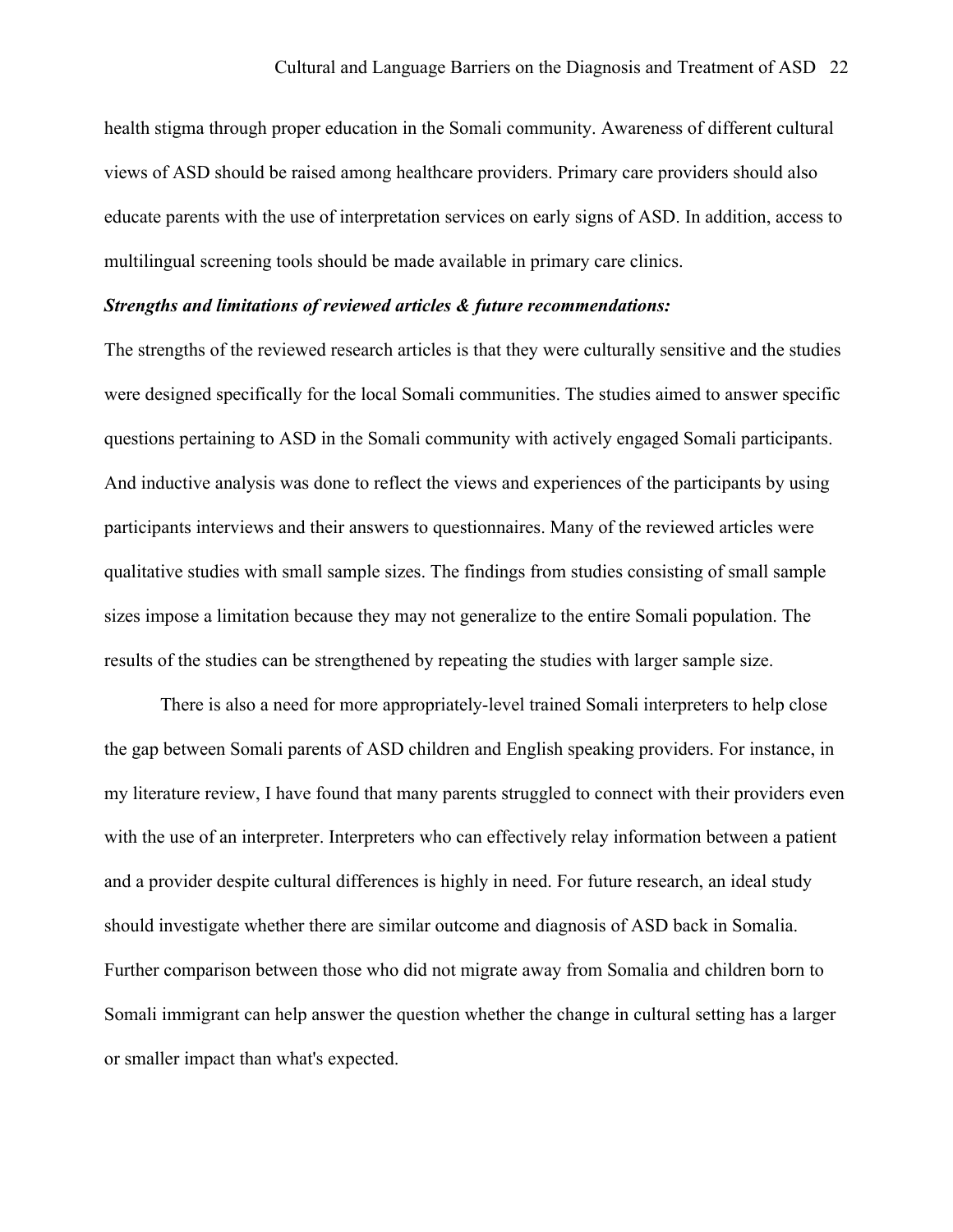#### **Conclusion**

The prevalence of ASD has been found at an increasing rate in the Somali community of Minneapolis, MN. Somali children with ASD have also been found to have a later diagnosis with an average age of 5.9 years old compared to their Caucasian peers which put them at a greater disadvantage. There are many contributing factors that have been found to play a role in the late diagnosis of ASD in the Somali children of Minnesota.<sup>9</sup> The misunderstanding of the etiology and origin of ASD, the lack of wording for ASD in the Somali language, the inability to access proper healthcare services, and the misunderstandings between healthcare providers and mothers have all attributed to the late diagnosis of ASD. Overall, children with ASD from different ethnic backgrounds lack access to resources, miss their opportunity to early interventions, and have less of a chance to have a positive outcome while living with ASD. Early identification and Early start of intervention are crucial in the overall outcome of ASD. Yet, the majority of these children miss out on early intervention due to language barriers and cultural misunderstanding of ASD. A combined effort by parents and service providers needs to be placed in the healthcare system to eliminate barriers that can affect a child's life. Healthcare providers and other service providers need to make a conscious effort to understand different cultural, traditional, and religious beliefs amongst diverse communities. Somali parents need to be provided more services such as broadcasting information through a community channel to eliminate their misconceptions about ASD and other mental illnesses. Also, a screening tool for the earliest possible diagnosing age of ASD needs to be implemented and used more often especially with newly arriving immigrants. Finally, proper patient education regarding the signs and symptoms of ASD needs to be given to all parents with young children.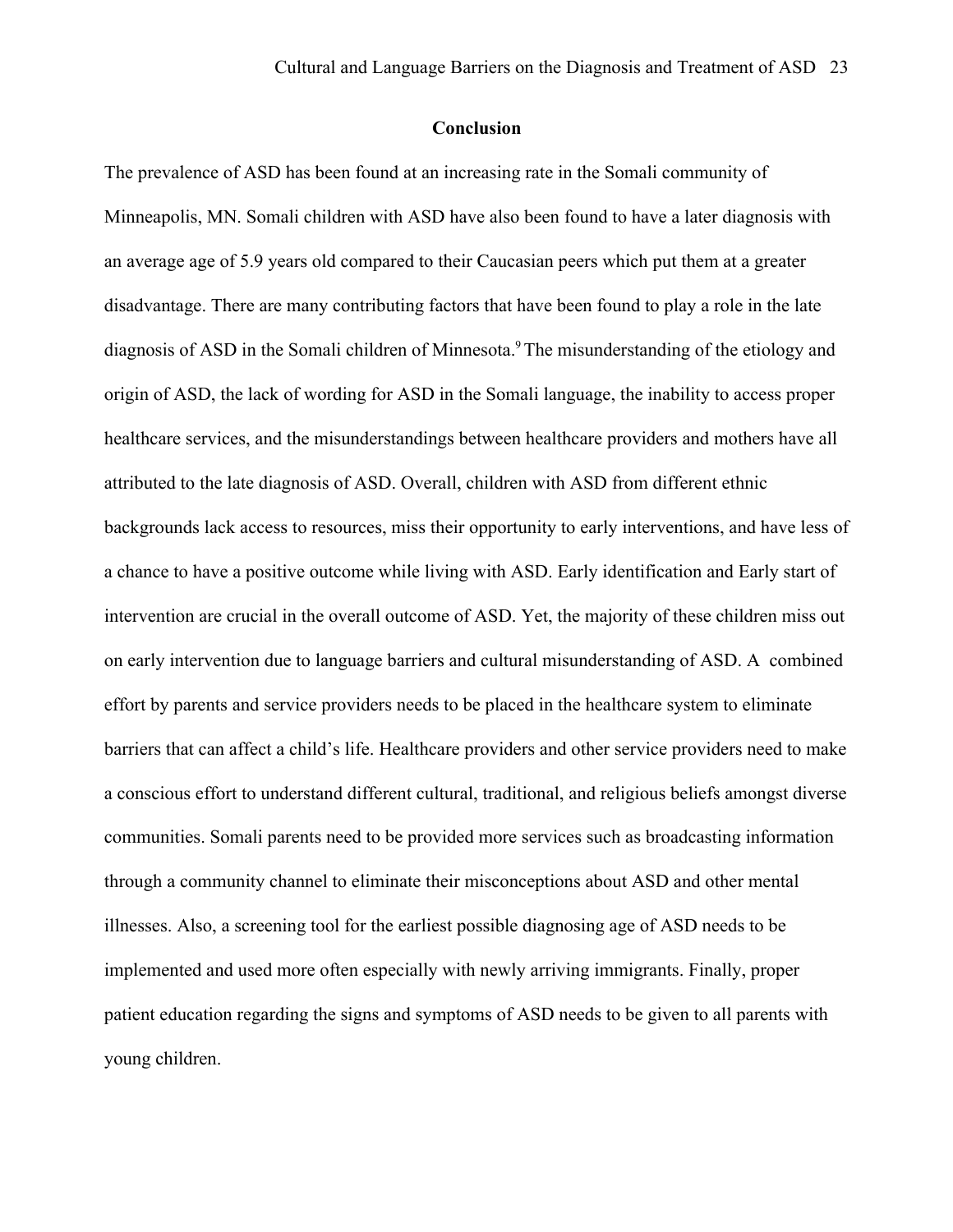**REFERENCES** 

1. Vahia VN. Diagnostic and statistical manual of mental disorders 5: A quick glance. *Indian J Psychiatry*. 2013;55(3):220-223.

http://www.indianjpsychiatry.org/text.asp?2013/55/3/220/117131.

- 2. Modabbernia A, Velthorst E, Reichenberg A. Environmental risk factors for autism: An evidence-based review of systematic reviews and meta-analyses. *Molecular autism*. 2017;8(1):13.
- 3. Baio J, Wiggins L, Christensen DL, et al. Prevalence of autism spectrum disorder among children aged 8 years - autism and developmental disabilities monitoring network, 11 sites, united states, 2014. *Morbidity and mortality weekly report. Surveillance summaries (Washington, D.C. : 2002)*. 2018;67(6):1-23. https://www.ncbi.nlm.nih.gov/pubmed/29701730. doi:10.15585/mmwr.ss6706a1.
- 4. World Health Organization. Meeting report: Autism spectrum disorders and other developmental disorders: From raising awareness to building capacity: World health organization, geneva, switzerland 16-18 september 2013. . 2013.
- 5. Johnson A, Lensmire A. Somali student achievement in minnesota: A report on the largest east african community in minnesota *MINNESOTA EDUCATION EQUITY PARTNERSHIP*, *Augsburg University*. 2018.
- 6. Chambers S. *Somalis in the twin cities and columbus: Immigrant incorporation in new destinations.* Temple University Press; 2017.
- 7. US Department of Health and Human Services Centers for Diseases Control and Prevention National Center for Emerging and Zoonotic Infectious Diseases Division of Global Migration and Quarantine. Somali refugee health profiles. Center for Disease Control and Prevention Web site. https://www.cdc.gov/immigrantrefugeehealth/profiles/somali/index.html. Updated 2018. Accessed Dec 1, 2018.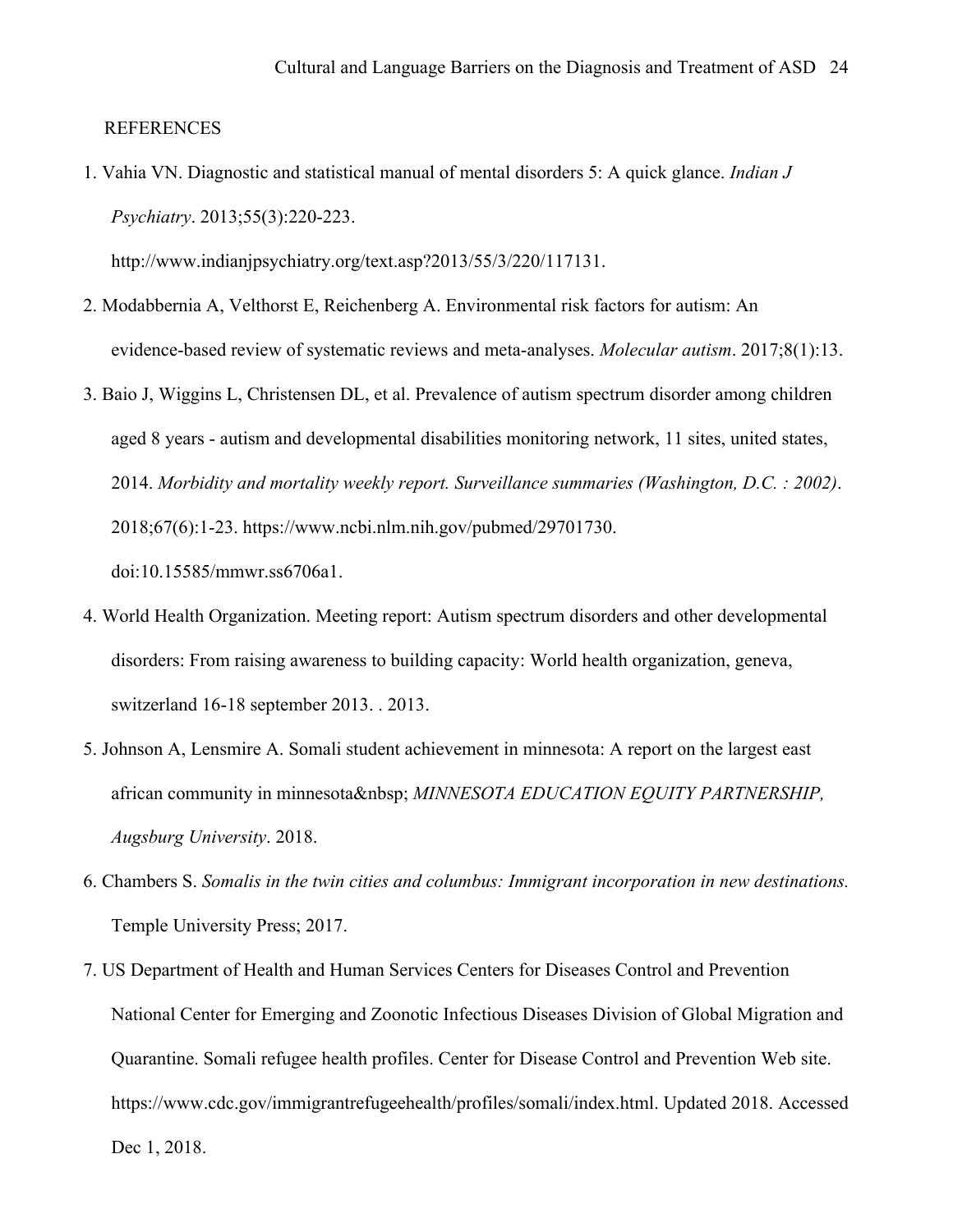- 8. Ennis-Cole D, Durodoye BA, Harris HL. The impact of culture on autism diagnosis and treatment: Considerations for counselors and other professionals. *The Family Journal*. 2013;21(3):279-287. https://doi.org/10.1177/1066480713476834. doi: 10.1177/1066480713476834.
- 9. Esler AN, Hall-Lande J, Hewitt A. Phenotypic characteristics of autism spectrum disorder in a diverse sample of somali and other children. *J Autism Dev Disord*. 2017;47(10):3150-3165.
- 10. Hall-Lande Jennifer J. Age of initial identification of autism spectrum disorder in a diverse urban sample. *J Autism Dev Disord*. 2018.
- 11. Hewitt A, Hall-Lande J, Hamre K, et al. Autism spectrum disorder (ASD) prevalence in somali and non-somali children. *J Autism Dev Disord*. 2016;46(8):2599-2608. https://www.ncbi.nlm.nih.gov/pubmed/27106569. doi: 10.1007/s10803-016-2793-6.
- 12. Kuenzli J. The somali community's experiences with autism: An exploratory study. . 2012.
- 13. Miller-Gairy S, Mofya S. Elements of culture and tradition that shape the perceptions and expectations of somali refugee mothers about autism spectrum disorder. *INT J CHILD ADOLESC HEALTH*. 2015;8(4):425-438.

https://ezproxy.augsburg.edu/login?url=http://search.ebscohost.com/login.aspx?direct=true&db=c cm&AN=111060176&site=ehost-live.

- 14. Fox F, Aabe N, Turner K, Redwood S, Rai D. "It was like walking without knowing where I was going": A qualitative study of autism in a UK somali migrant community. *J Autism Dev Disord*. 2017;47(2):305-315.
- 15. American Psychiatric Association. *Diagnostic and statistical manual of mental disorders : DSM-5.* 5th ed. ed. Arlington, VA; Washington, D.C.: American Psychiatric Association; American Psychiatric Association; 2013:947 pages ; 26 cm. https://augsburg.on.worldcat.org/oclc/830807378.
- 16. Coplan J. *Making sense of autistic spectrum disorders: Create the brightest future for your child*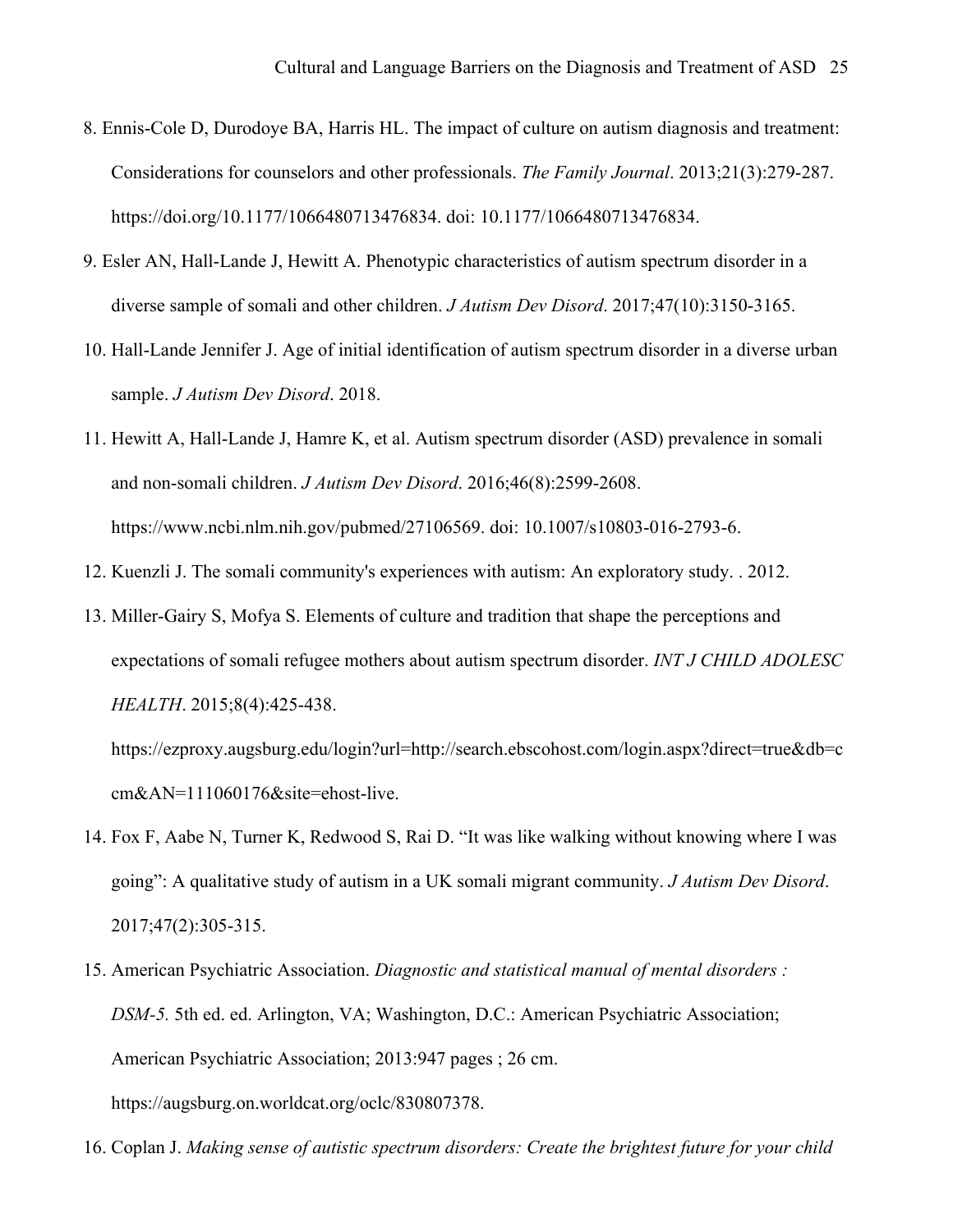*with the best treatment options.* Bantam; 2010.

- 17. Daniels AM, Mandell DS. Explaining differences in age at autism spectrum disorder diagnosis: A critical review. *Autism*. 2014;18(5):583-597.
- 18. Division of Birth Defects, National Center on Birth Defects and Developmental Disabilities, Centers for Disease Control and Prevention. Autism spectrum disorder (ASD). Centers for Disease Control and Prevention Web site. https://www.cdc.gov/ncbddd/autism/index.html. Updated 2018. Accessed December 2, 2018.
- 19. Klein N, Kemper KJ. Integrative approaches to caring for children with autism. *Current problems in pediatric and adolescent health care*. 2016;46(6):195-201.
- 20. Wolff ER, Madlon-Kay DJ. Childhood vaccine beliefs reported by somali and non-somali parents. *The Journal of the American Board of Family Medicine*. 2014;27(4):458-464.
- 21. STEVE KARNOWSKI. Autism fears, measles spike among somalis in minnesota. *The Ledger*. Apr 2, 2011. Available from: https://search.proquest.com/docview/859677540. Accessed December 2, 2018.
- 22. Durkin MS, Maenner MJ, Meaney FJ, et al. Socioeconomic inequality in the prevalence of autism spectrum disorder: Evidence from a US cross-sectional study. *PloS one*. 2010;5(7):e11551.
- 23. Cidav Z, Lawer L, Marcus SC, Mandell DS. Age-related variation in health service use and associated expenditures among children with autism. *J Autism Dev Disord*. 2013;43(4):924-931.
- 24. US Department of Health and Human Services Centers for Diseases Control and Prevention National Center for Emerging and Zoonotic Infectious Diseases Division of Global Migration and Quarantine. Somali refugee health profile. Center for Diseases Control and Prevention Web site. https://www.cdc.gov/immigrantrefugeehealth/profiles/somali/index.html. Updated 2018. Accessed December 2, 2018.
- 25. Barnevik–Olsson M, Gillberg C, Fernell E. Prevalence of autism in children born to somali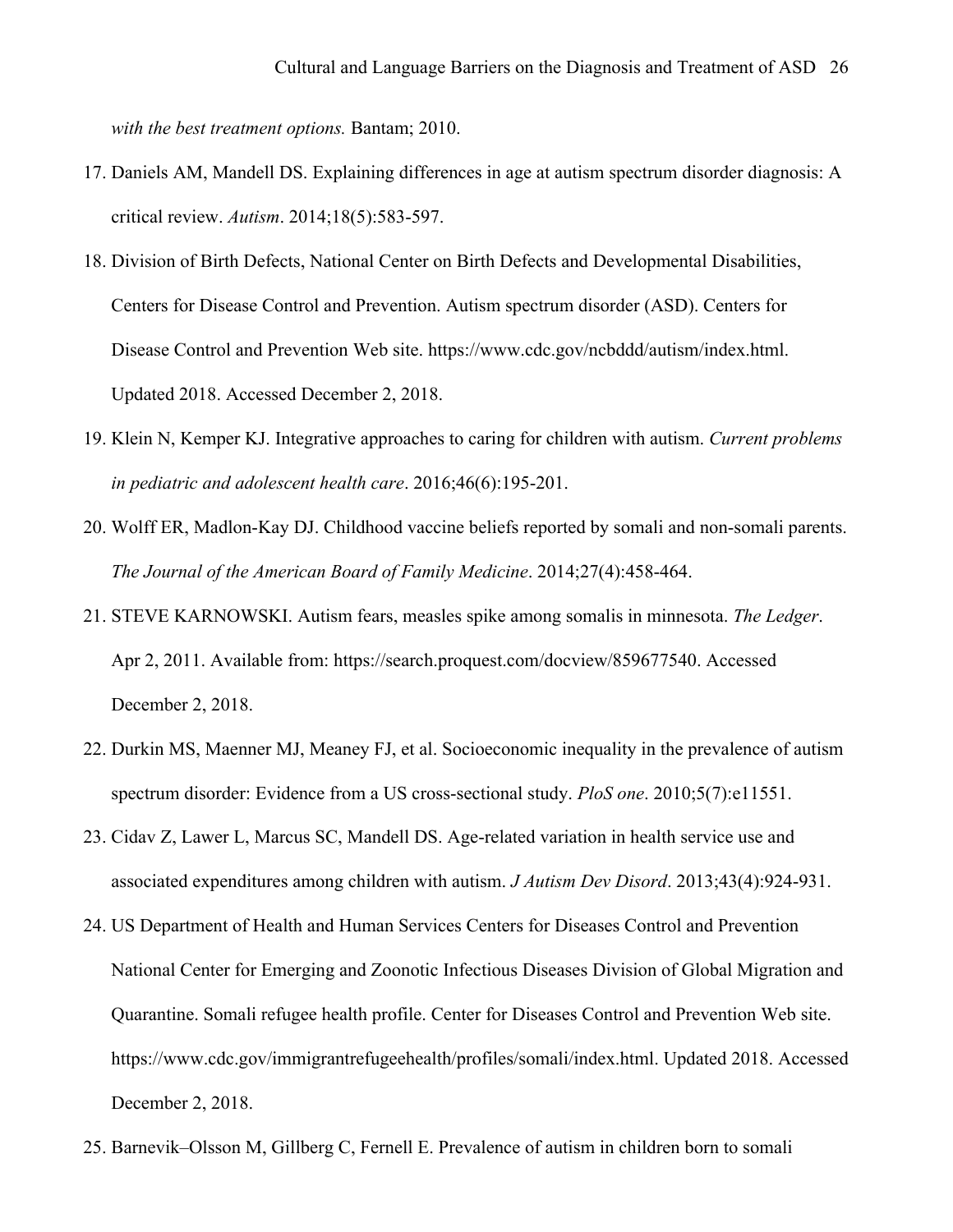parents living in sweden: A brief report. *Developmental Medicine & Child Neurology*. 2008;50(8):598-601.

26. BARNEVIK-OLSSON M, GILLBERG C, FERNELL E. Prevalence of autism in children of somali origin living in stockholm: Brief report of an at-risk population. *Developmental Medicine & Child Neurology*. 2010;52(12):1167-1168.

https://onlinelibrary.wiley.com/doi/abs/10.1111/j.1469-8749.2010.03812.x. doi:

10.1111/j.1469-8749.2010.03812.x.

- 27. Fairthorne J, de Klerk N, Leonard HM, Schieve LA, Yeargin-Allsopp M. Maternal race–ethnicity, immigrant status, country of birth, and the odds of a child with autism. *Child neurology open*. 2017;4:2329048X16688125.
- 28. Durkin MS, Maenner MJ, Baio J, et al. Autism spectrum disorder among US children (2002–2010): Socioeconomic, racial, and ethnic disparities. *Am J Public Health*. 2017;107(11):1818-1826.
- 29. Lin SC, Stella MY. Disparities in healthcare access and utilization among children with autism spectrum disorder from immigrant non-english primary language households in the united states. *International Journal of MCH and AIDS*. 2015;3(2):159.
- 30. Khanlou N, Haque N, Mustafa N, Vazquez LM, Mantini A, Weiss J. Access barriers to services by immigrant mothers of children with autism in canada. *International journal of mental health and addiction*. 2017;15(2):239-259.
- 31. Binder P, Borné Y, Johnsdotter S, Essén B. Shared language is essential: Communication in a multiethnic obstetric care setting. *J Health Commun*. 2012;17(10):1171-1186.
- 32. Decoteau CL. The "Western disease": Autism and somali parents' embodied health movements. *Soc Sci Med*. 2017;177:169-176.
- 33. Khanlou N, Haque N, Sheehan S, Jones G. "It is an issue of not knowing where to go": Service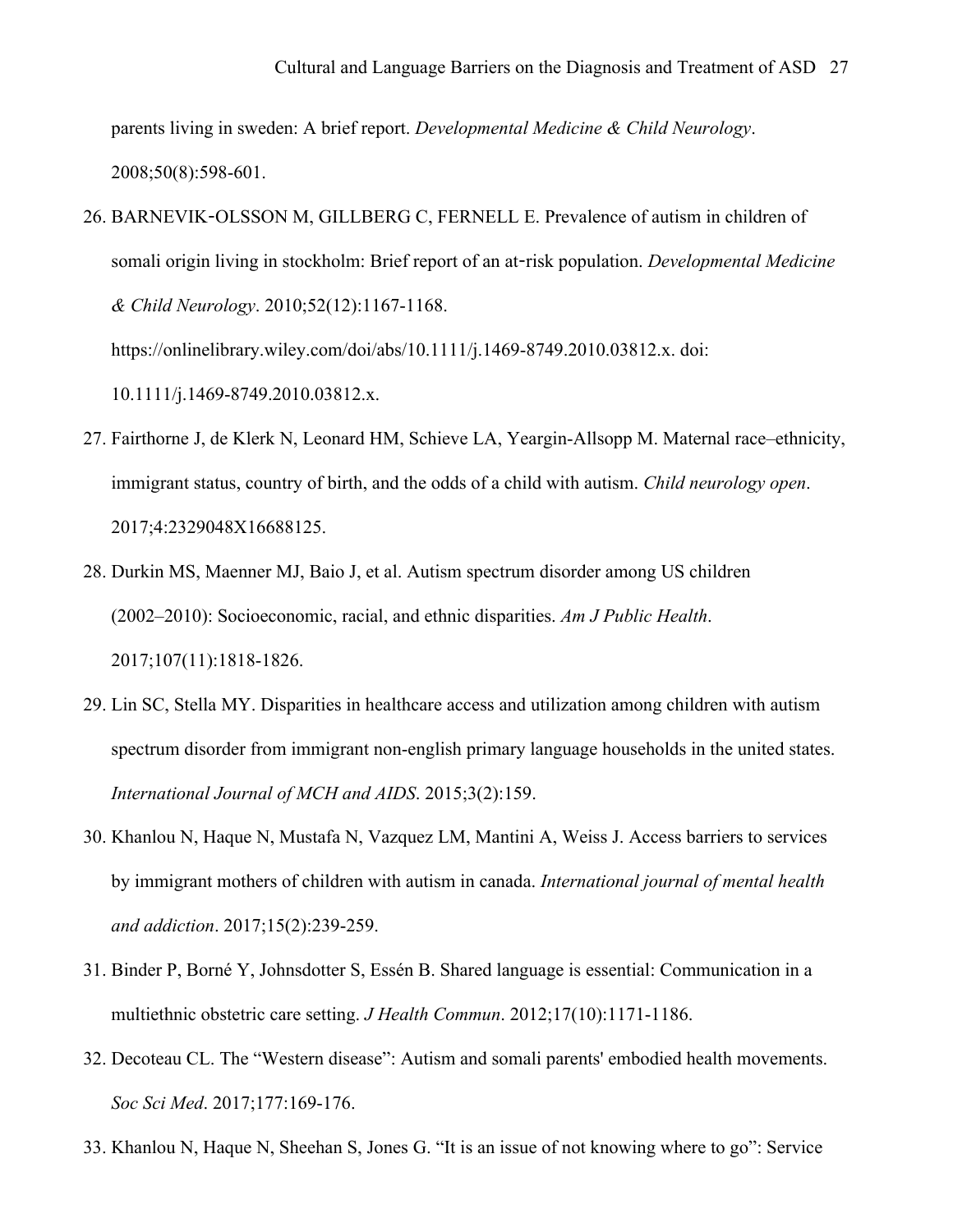providers' perspectives on challenges in accessing social support and services by immigrant mothers of children with disabilities. *Journal of Immigrant and Minority Health*. 2015;17(6):1840-1847.

- 34. Liptak GS, Benzoni LB, Mruzek DW, et al. Disparities in diagnosis and access to health services for children with autism: Data from the national survey of children's health. *Journal of Developmental & Behavioral Pediatrics*. 2008;29(3):152-160.
- 35. Murphy JE, Smock L, Hunter-Adams J, et al. Relationships between english language proficiency, health literacy, and health outcomes in somali refugees. *Journal of immigrant and minority health*. 2018:1-10.
- 36. Hall V, Banerjee E, Kenyon C, et al. Measles outbreak minnesota april-may 2017. *MMWR. Morbidity and mortality weekly report*. 2017;66(27):713-717. https://www.ncbi.nlm.nih.gov/pubmed/28704350. doi: 10.15585/mmwr.mm6627a1.
- 37. Tufail U, Ahmad MS, Ramayah T, Jan FA, Shah IA. Impact of islamic work ethics on organisational citizenship behaviours among female academic staff: The mediating role of employee engagement. *Applied Research in Quality of Life*. 2017;12(3):693-717.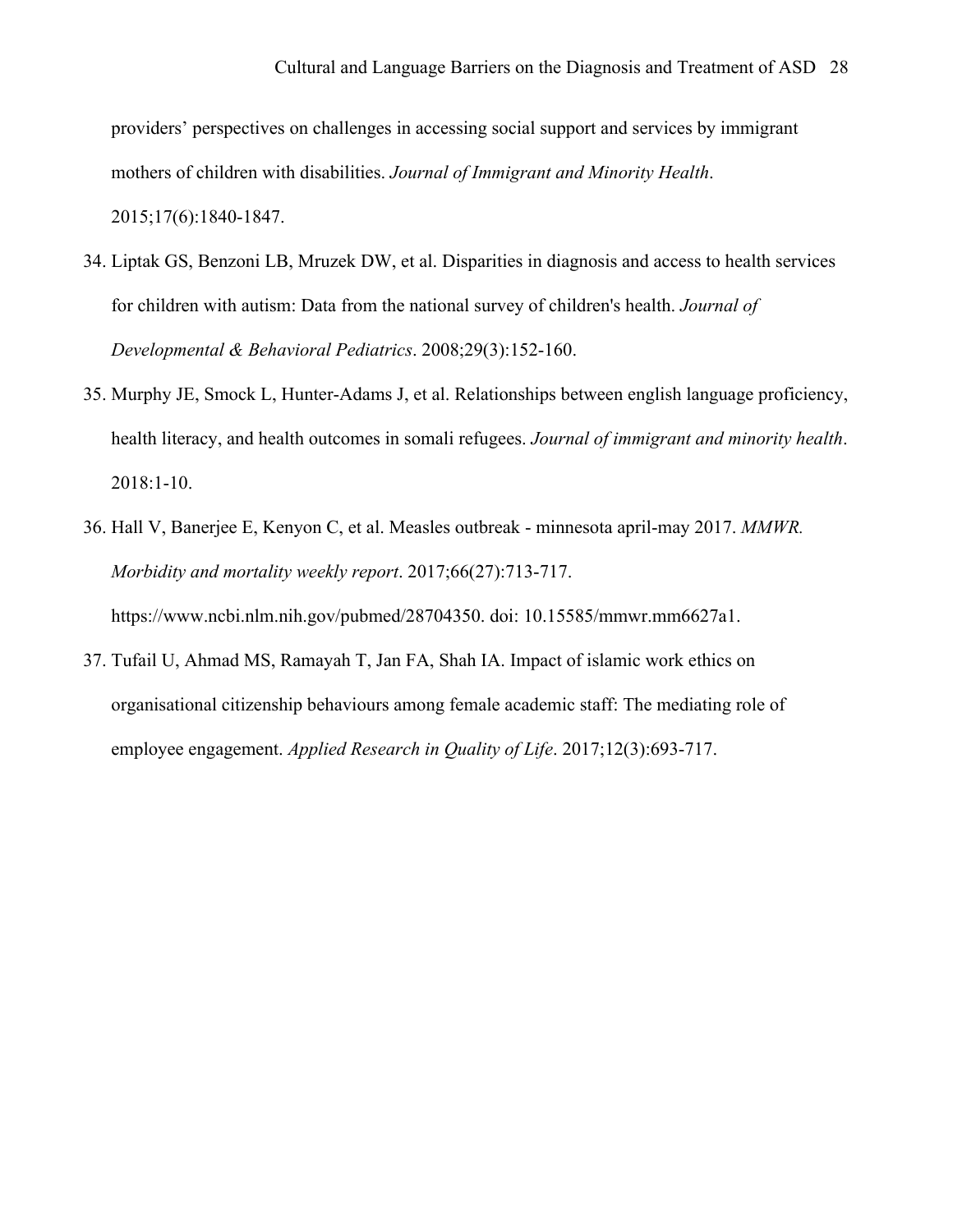# **Appendices**



Figure 1. Primary Refugee Arrival.<sup>5</sup>



Figure 2. Navigating the System.<sup>14</sup>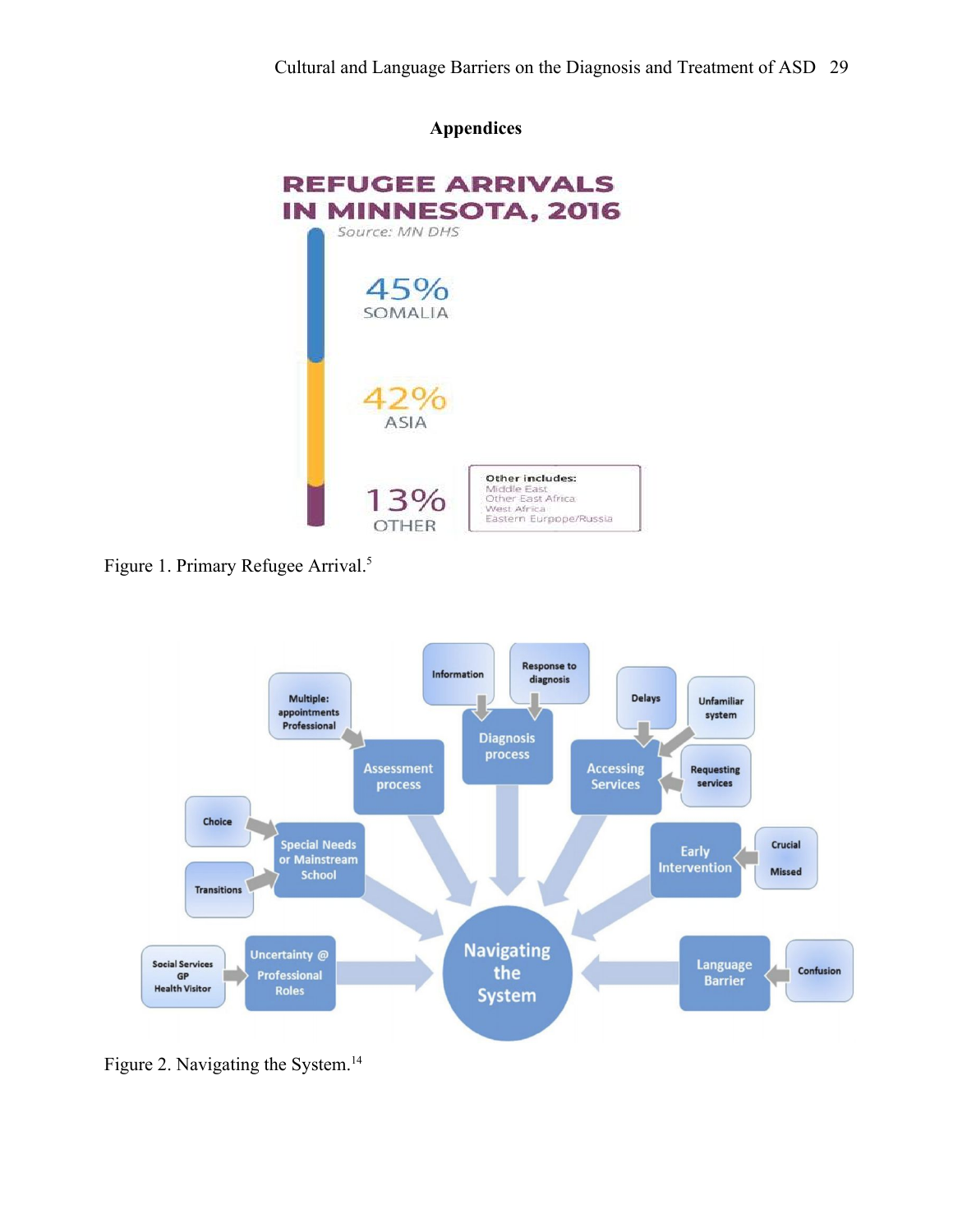

Figure 3. Perceptions of Autism.14